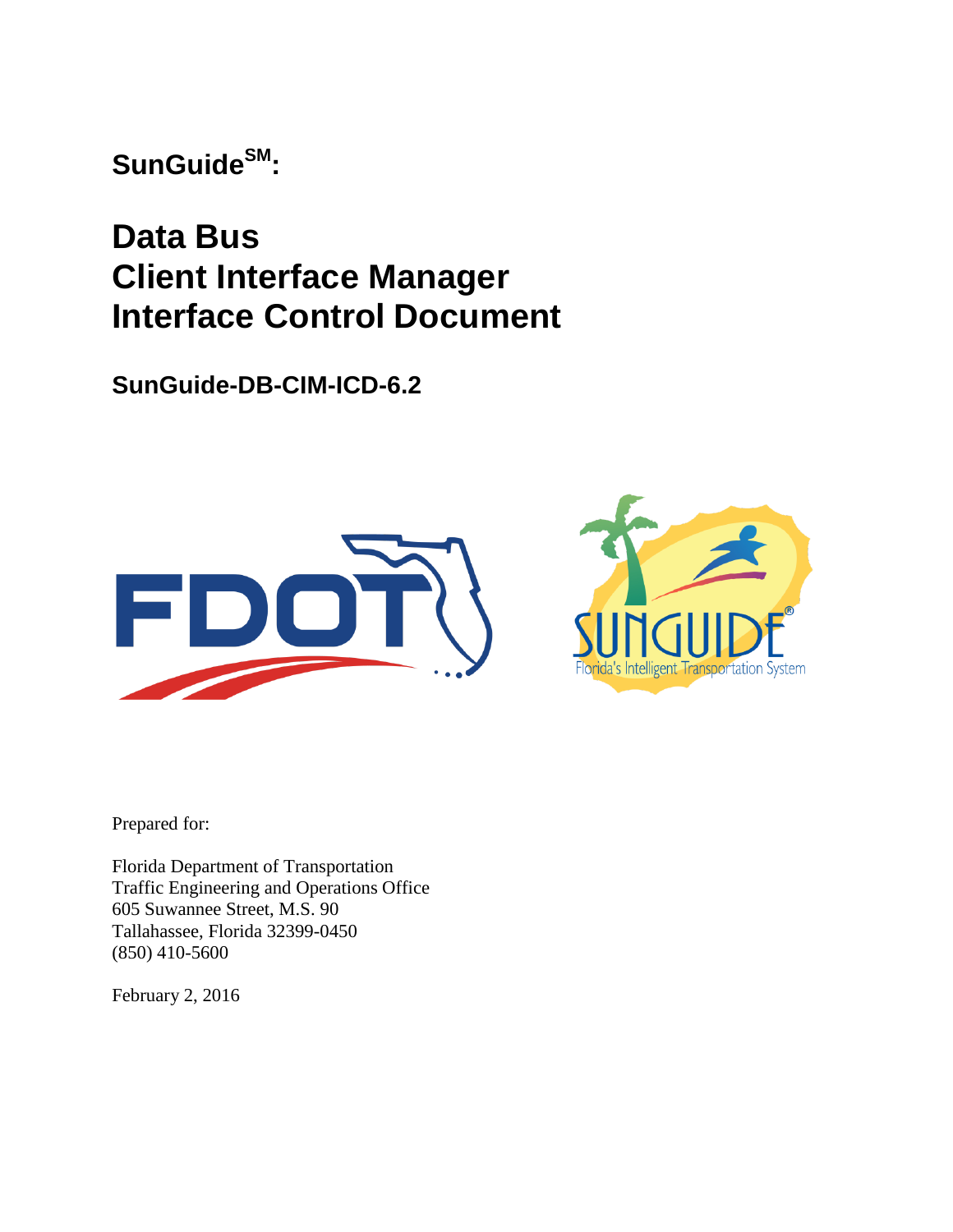| <b>Document Control Panel</b> |                             |                |             |  |  |  |  |  |  |
|-------------------------------|-----------------------------|----------------|-------------|--|--|--|--|--|--|
| File Name:                    | SunGuide-DB-CIM-ICD-6.2.doc |                |             |  |  |  |  |  |  |
| File Location:                | SunGuide CM Repository      |                |             |  |  |  |  |  |  |
| CDRL:                         | $2 - 7.1$                   |                |             |  |  |  |  |  |  |
|                               | <b>Name</b>                 | <b>Initial</b> | <b>Date</b> |  |  |  |  |  |  |
| Created By:                   | Meredith Moczygemba, SwRI   | <b>MRM</b>     | 11/11/04    |  |  |  |  |  |  |
| Reviewed By:                  | Steve Dellenback, SwRI      | <b>SWD</b>     | 11/11/04    |  |  |  |  |  |  |
|                               | Steve Novosad, SwRI         | <b>SEN</b>     | 11/11/04    |  |  |  |  |  |  |
|                               |                             |                |             |  |  |  |  |  |  |
|                               |                             |                |             |  |  |  |  |  |  |
|                               |                             |                |             |  |  |  |  |  |  |
|                               |                             |                |             |  |  |  |  |  |  |
|                               |                             |                |             |  |  |  |  |  |  |
|                               |                             |                |             |  |  |  |  |  |  |
|                               |                             |                |             |  |  |  |  |  |  |
|                               |                             |                |             |  |  |  |  |  |  |
| Modified By:                  | Tucker Brown, SwRI          | <b>TJB</b>     | 02/03/16    |  |  |  |  |  |  |
|                               |                             |                |             |  |  |  |  |  |  |
|                               |                             |                |             |  |  |  |  |  |  |
|                               |                             |                |             |  |  |  |  |  |  |
| Completed By:                 |                             |                |             |  |  |  |  |  |  |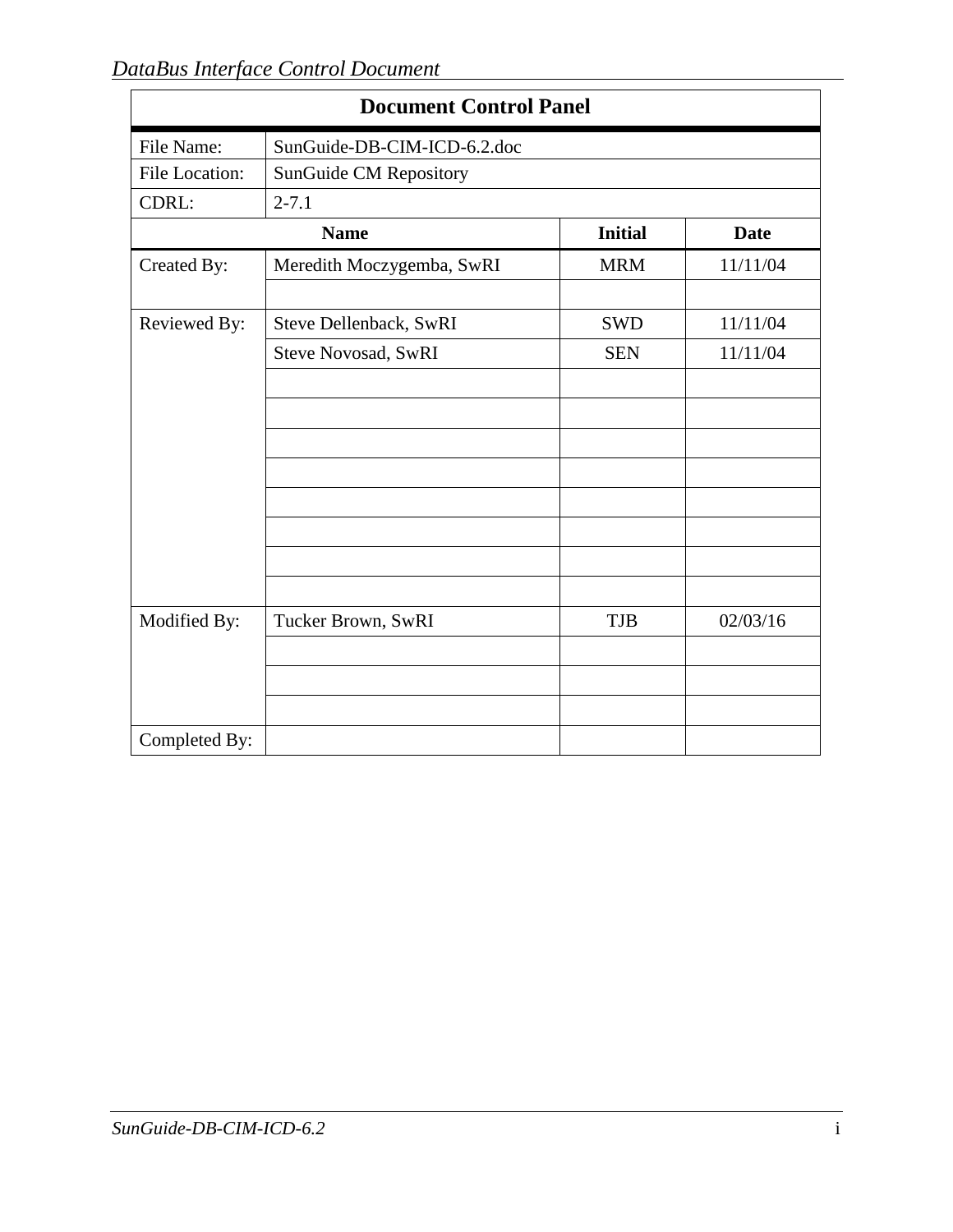# **Table of Contents**

| 1. |                          |  |
|----|--------------------------|--|
|    | 1.1<br>1.2<br>1.3<br>1.4 |  |
| 2. |                          |  |
|    | 2.1                      |  |
|    |                          |  |
|    | 2.1.1.1                  |  |
|    | 2.1.1.2                  |  |
|    | 2.1.1.3                  |  |
|    | 2.1.1.4                  |  |
|    | 2.1.1.5                  |  |
|    |                          |  |
|    | 2.2                      |  |
|    | 2.3<br>2.4               |  |
|    |                          |  |
| 3. |                          |  |
|    |                          |  |
|    | A.1                      |  |
|    | A.2                      |  |
|    | A.3                      |  |
|    | A.4                      |  |
|    | A.5                      |  |
|    | A.6                      |  |
|    | A.7                      |  |
|    | A.8                      |  |
|    | A.9                      |  |
|    | A.10                     |  |
|    | A.11                     |  |
|    | A.12                     |  |
|    | A.13                     |  |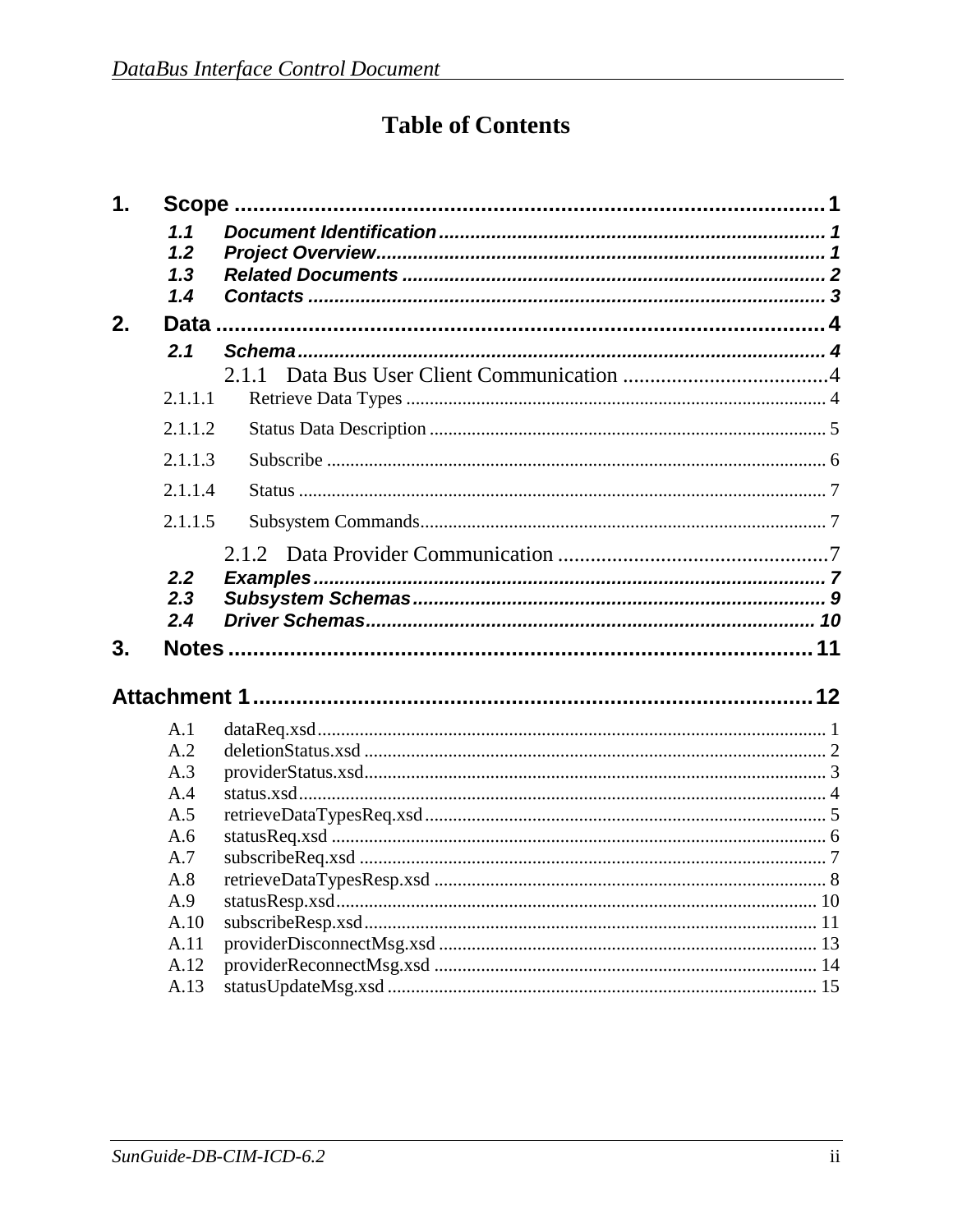# **List of Figures**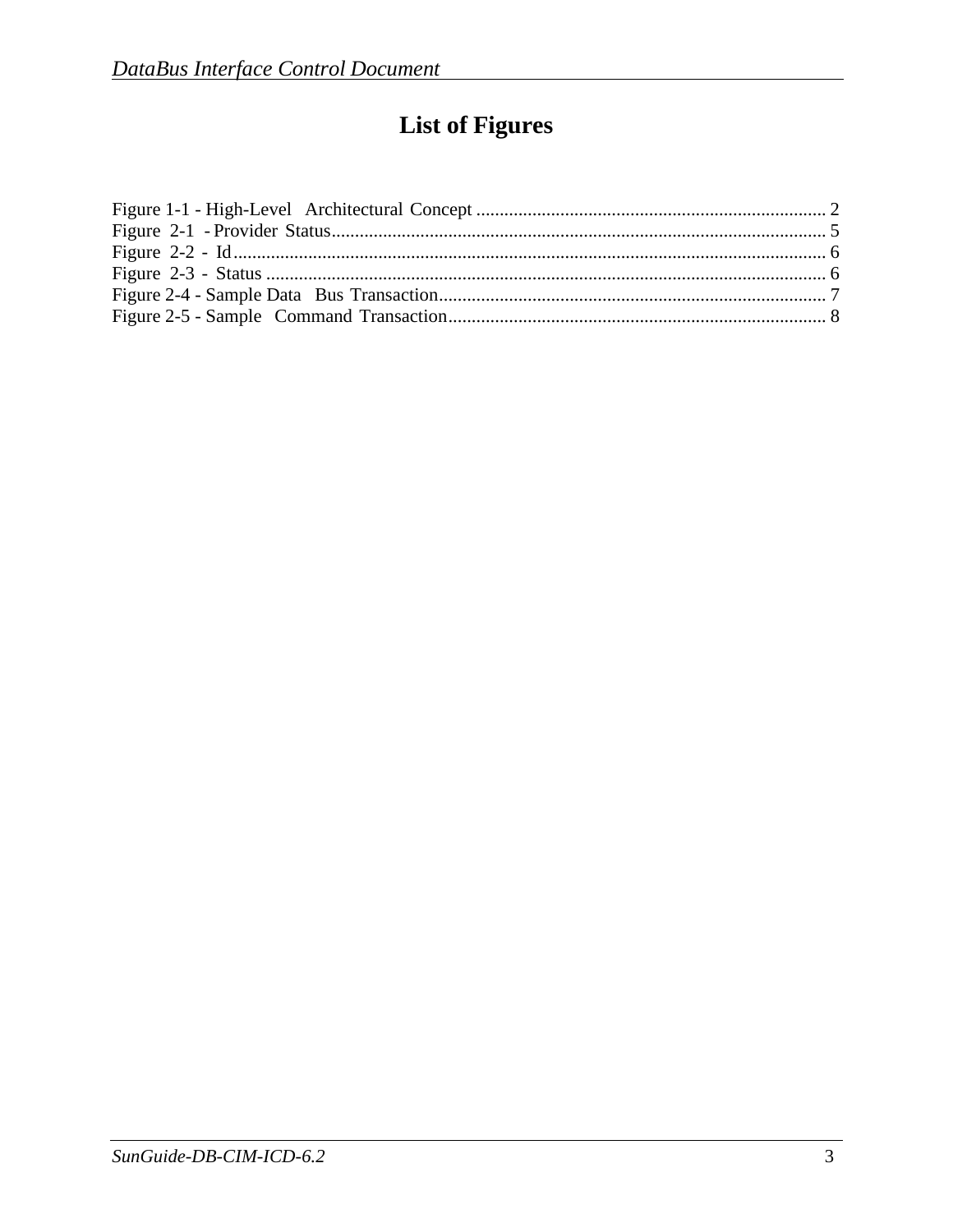# **List of Acronyms**

| <b>ATMS</b> | <b>Advanced Traffic Management System</b> |
|-------------|-------------------------------------------|
| <b>DOT</b>  | Department of Transportation              |
| <b>FDOT</b> | Florida Department of Transportation      |
| <b>IM</b>   | <b>Incident Management</b>                |
| <b>ITS</b>  | <b>Intelligent Transportation Systems</b> |
| <b>ITN</b>  | Invitation to Negotiate                   |
| <b>SwRI</b> | <b>Southwest Research Institute</b>       |
| <b>TMC</b>  | <b>Traffic Management Center</b>          |
| <b>XML</b>  | Extensible Markup Language                |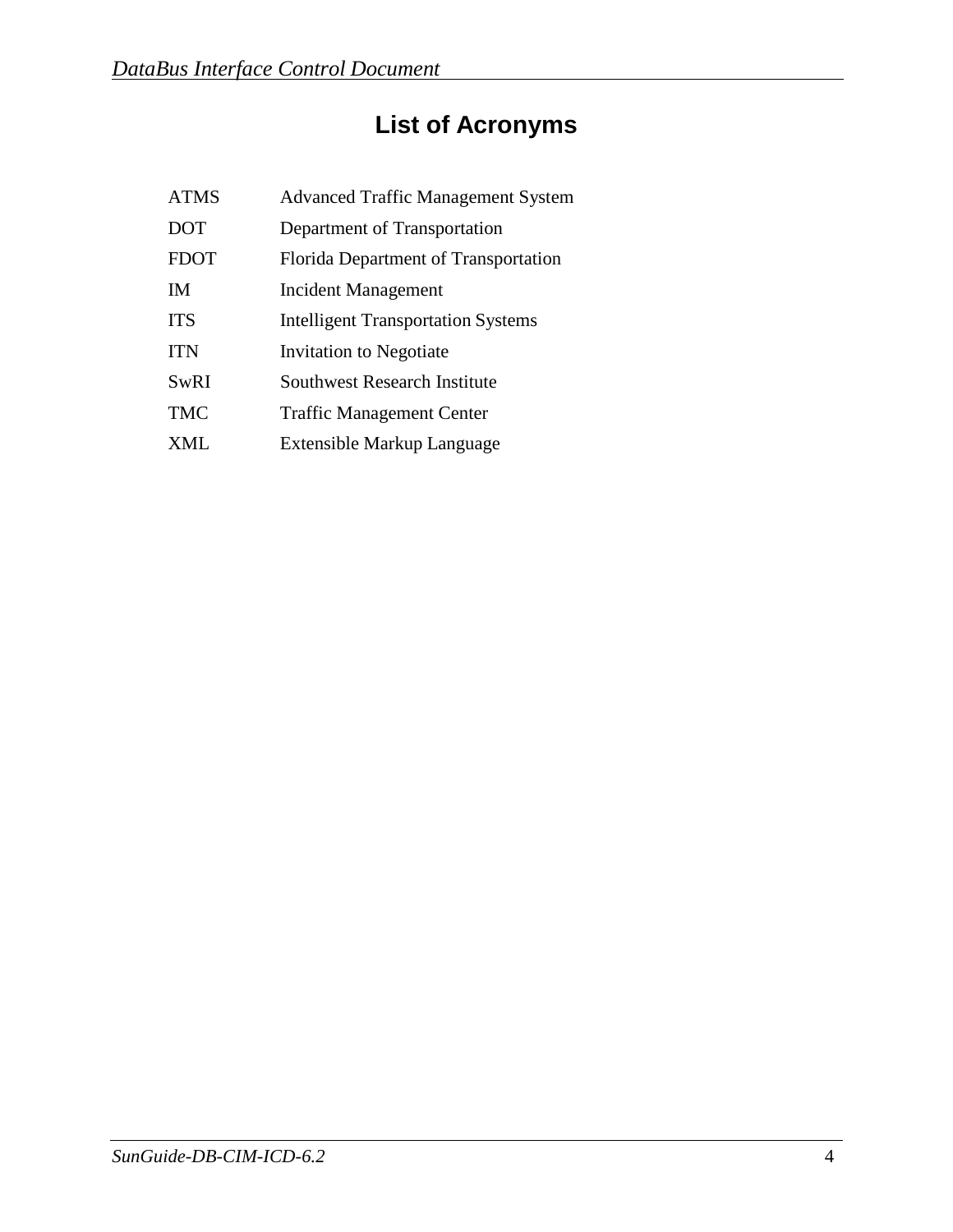## **REVISION HISTORY**

| <b>Revision</b> | Date               | <b>Changes</b>         |
|-----------------|--------------------|------------------------|
| 1.0.0           | November 4, 2002   | <b>Initial Release</b> |
| 6.2             | February $3, 2016$ | 6.2 Release Update     |
|                 |                    |                        |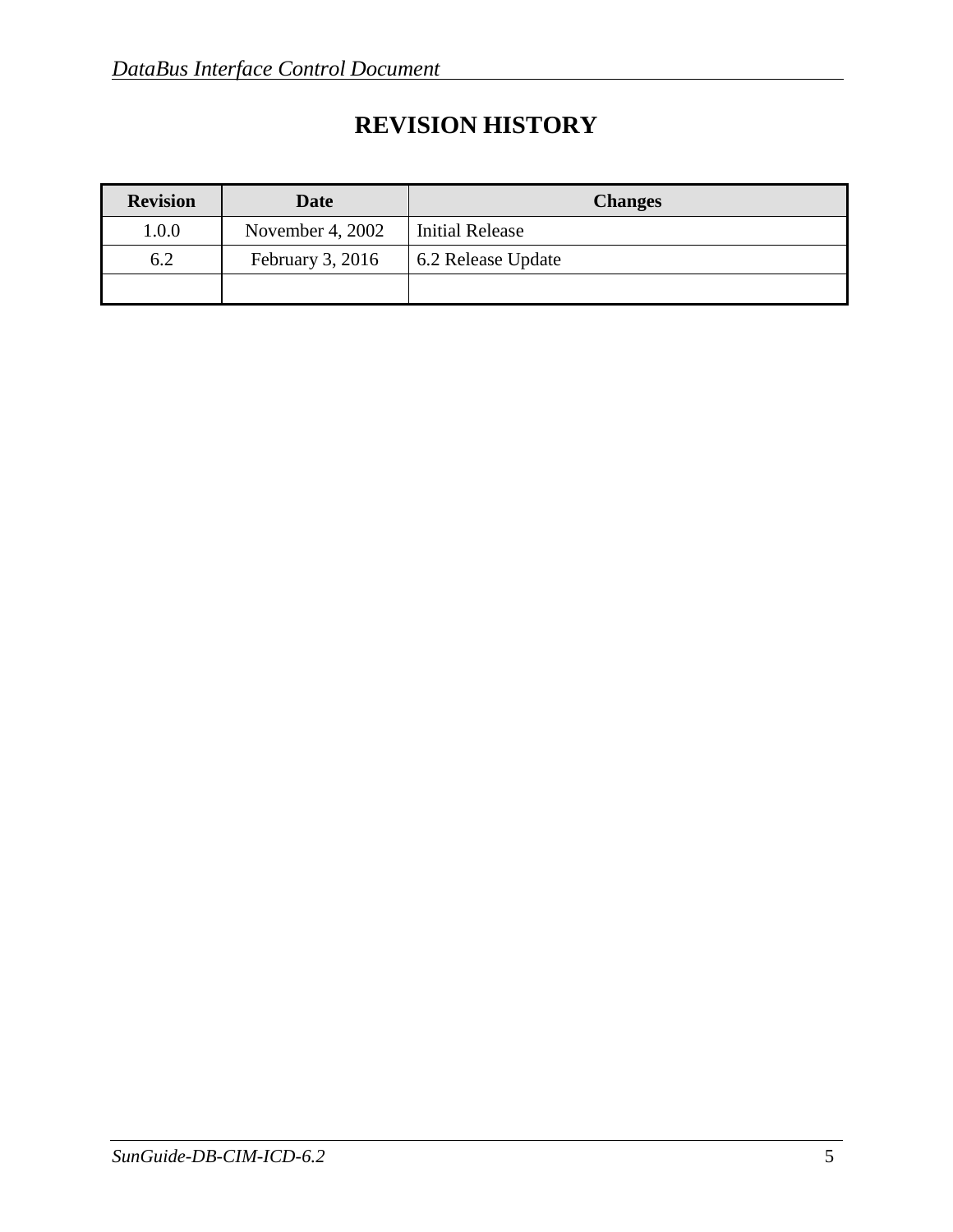## <span id="page-6-0"></span>**1. Scope**

## <span id="page-6-1"></span>*1.1 Document Identification*

This Interface Control Document (ICD) describes the system interface between the individual SunGuide clients and the Data Bus. The provider interface between the individual Traffic Management Center (TMC) subsystems and the Data Bus is also described. The general base architecture of the XML communications including connection information, byte order and base transaction classes is delineated in this document. This ICD defines Extensible Markup Language (XML) schemas upon which XML requests shall be based in communicating amongst the various processes. Refer to the SunGuide-General-ICD-6.2 document for details regarding data transfer.

## <span id="page-6-2"></span>*1.2 Project Overview*

The Florida Department of Transportation (FDOT) is conducting a program that is developing SunGuide software. The SunGuide software is a set of Intelligent Transportation System (ITS) software that allows the control of roadway devices as well as information exchange across a variety of transportation agencies. The goal of the SunGuide software is to have a common software base that can be deployed throughout the state of Florida. The SunGuide software development effort is based on ITS software available from the state of Texas; significant customization of the software is being performed as well as the development of new software modules. The following figure provides a graphical view of the software to be developed: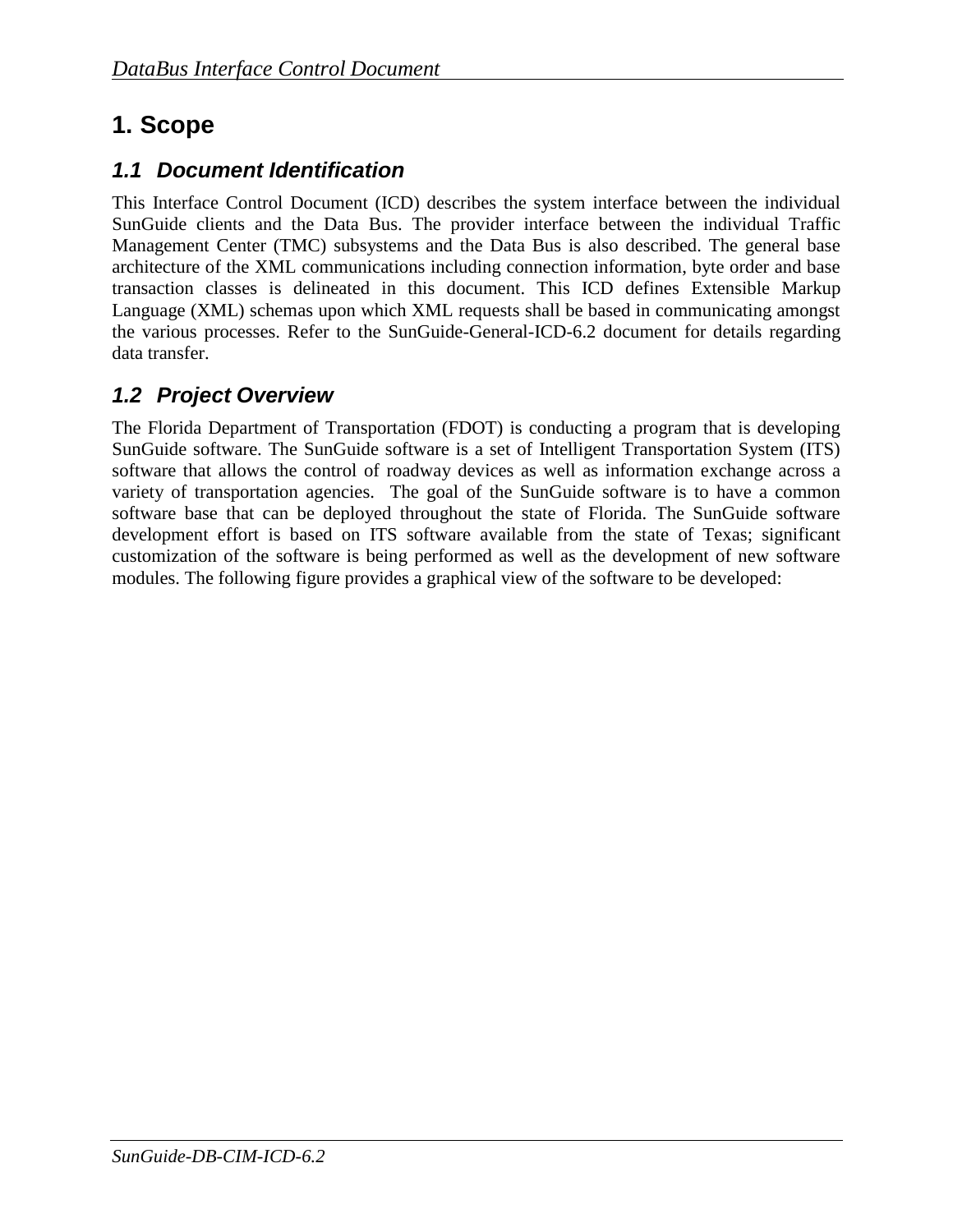

**Figure 1-1 - High-Level Architectural Concept**

## <span id="page-7-0"></span>*1.3 Related Documents*

The following documents were used to develop this document:

- FDOT Scope of Services: *BDQ69, Standard Written Agreement for SunGuide Software Support, Maintenance, and Development, Exhibit A: Scope of Services.* July 1, 2010.
- Notice to Proceed: Letter to Southwest Research Institute® (SwRI®) for BDQ69, July 1, 2010.
- SunGuide Project website: [http://sunguidesoftware.com](http://sunguidesoftware.com/)

## <span id="page-7-1"></span>*1.4 Contacts*

The following are contact persons for the SunGuide<sup>SM</sup> software project:

- Fred Heery, ITS Section, Traffic Engineering and Operations Office Central Office, [fred.heery@dot.state.fl.us,](mailto:fred.heery@dot.state.fl.us) 850-410-5606
- Derek Vollmer, ITS Section, Traffic Engineering and Operations Office Central Office, [Derek.Vollmer@dot.state.fl.us,](mailto:Derek.Vollmer@dot.state.fl.us) 850-410-5615
- Clay Packard, Atkins Project Manager, [clay.packard@dot.](mailto:clay.packard@dot)state.fl.us, 850-410-5623
- **David Chang, Atkins Project Advisor,** [david.chang@dot.state.fl.us,](mailto:david.chang@dot.state.fl.us) 850-410-5622
- **Tucker Brown, SwRI Project Manager,** [tbrown@swri.com,](mailto:tbrown@swri.com) 210-522-3035
- **Roger Strain, SwRI Software Project Manager,** [rstrain@swri.org,](mailto:rstrain@swri.org) 210-522-6295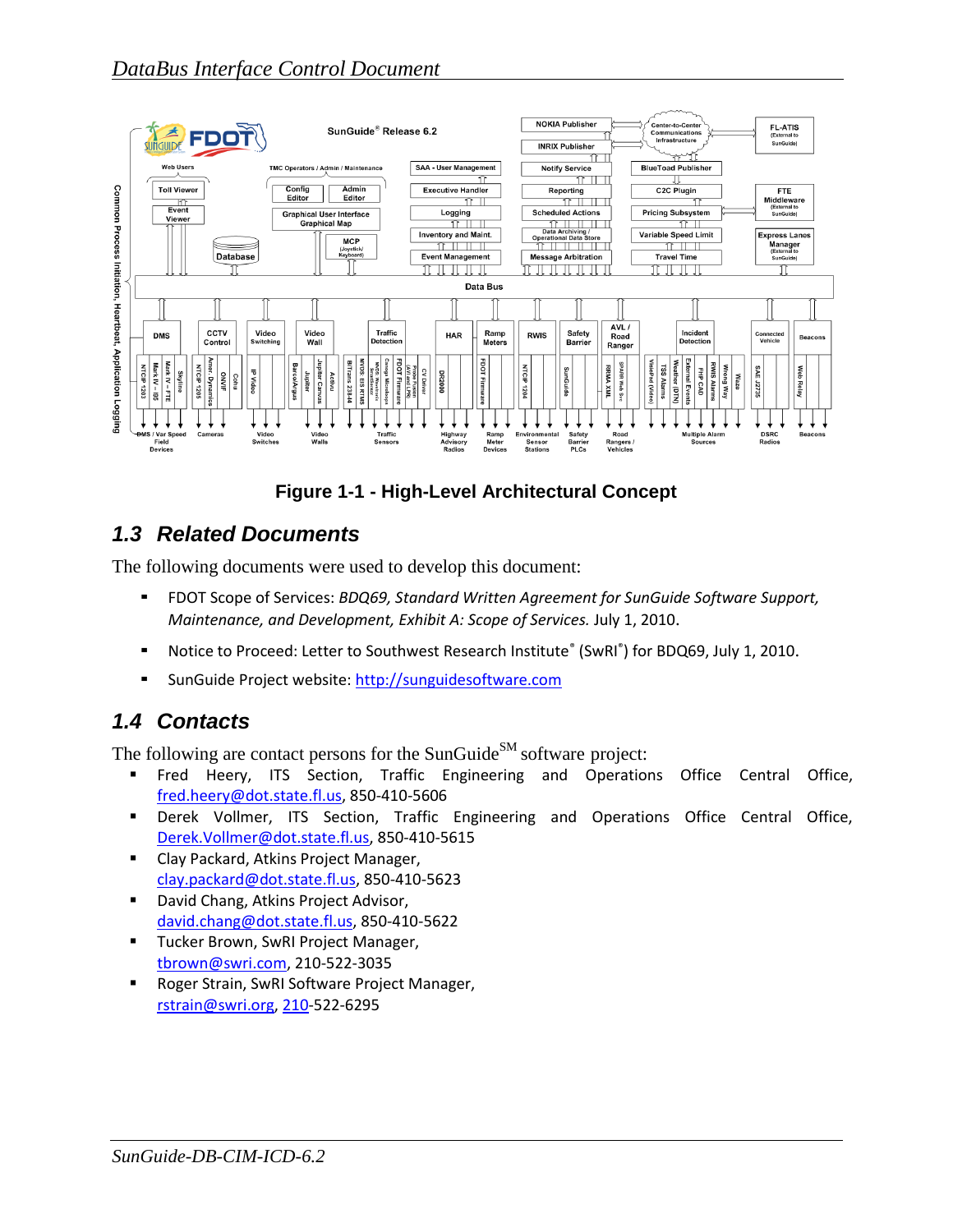## <span id="page-8-0"></span>**2. Data**

The following sections detail the XML transactions that can be exchanged between client and server applications.

## <span id="page-8-1"></span>*2.1 Schema*

The schemas for these transactions may be located in the Schemas1.0 directory. The objects directory contains common data schemas that are used by the various request/messages/responses. Schemas are organized in the following tree structure:

databus

- messages
	- providerDisconnectMsg.xsd
	- providerReconnectMsg.xsd
	- statusUpdateMsg.xsd
- objects
	- dataReq.xsd
	- deletionStatus.xsd
	- providerStatus.xsd
	- status.xsd
- requests
	- retrieveDataTypesReq.xsd
	- statusReq.xsd
	- subscribeReq.xsd
- responses
	- retrieveDataTypesResp.xsd
	- statusResp.xsd
	- subscribeResp.xsd

Requests may be sent from a client to the Data Bus or from the Data Bus to a data provider subsystem. Responses may be sent from a data provider to the Data Bus or from the Data Bus to a client. A message can be sent from any process to another process.

### <span id="page-8-2"></span>*2.1.1 Data Bus User Client Communication*

### <span id="page-8-3"></span>**2.1.1.1 Retrieve Data Types**

The client may determine what providers and resource types are managed by the system by sending a retrieve data types request. The *retrieveDataTypesResp* returns the names of providers and their associated resource types as specified in the configuration file. The Data Bus will attempt to connect to these providers on startup and manage the data types within its status DOM (Document Object Model) trees. Retrieval of a provider name does not guarantee the Data Bus has successfully connected to this data provider or that the respective DOM tree contains data.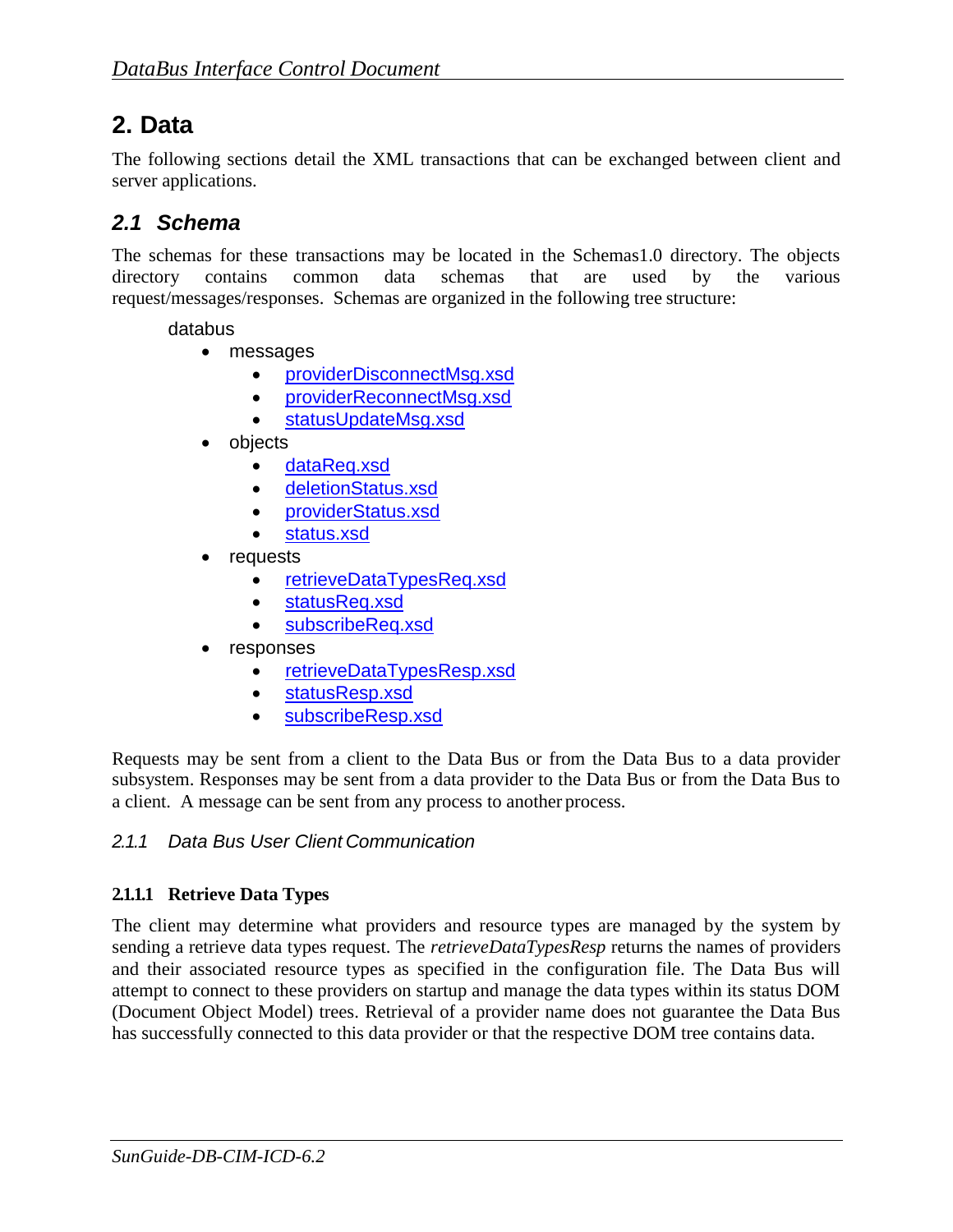#### <span id="page-9-0"></span>**2.1.1.2 Status Data Description**

Each status resource type stored in the Data Bus consists of an *id* element and a *status* element as shown in the provider status figure below. This *id* element contains attributes for the pertinent provider name, resource type, and center id values. Status stored in the Data Bus is dependent upon the data retrieved from the providers via the *retrieveDataResp*. The Data Bus requests *statusList* from each provider when retrieving status information. Subsystem-specific status data managed by the Data Bus are referenced in the appropriate provider ICDs.





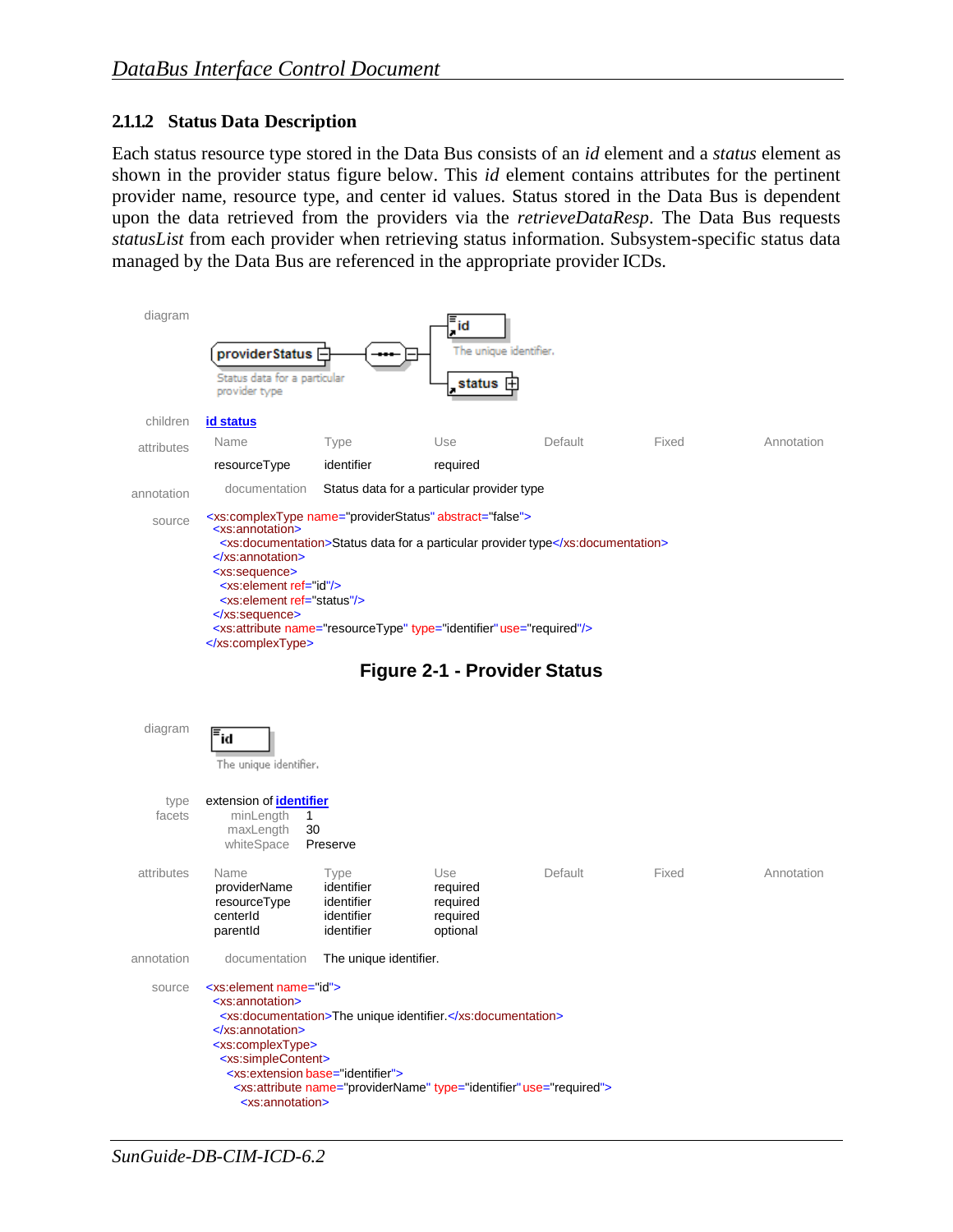





### **Figure 2-3 - Status**

### <span id="page-10-0"></span>**2.1.1.3 Subscribe**

Another request that a client might send to the Data Bus is a subscribe request. The client can identify what types of data updates should be sent. Then, if the specified data changes at a later time, the client will receive unsolicited responses with updated data. The subscribe response will return subscription status information for data to which the client has subscribed. Subscriptions will fail if the data types requested for subscription do not match those indicated by the *retrieveDataTypesResp*. If a client subscribes more than once, the latest subscription will override previously stored subscription data in the system. When a client has successfully subscribed to data updates and wishes to clear his/her subscriptions, an XML subscribe request should be sent to the Data Bus with no status data types requested.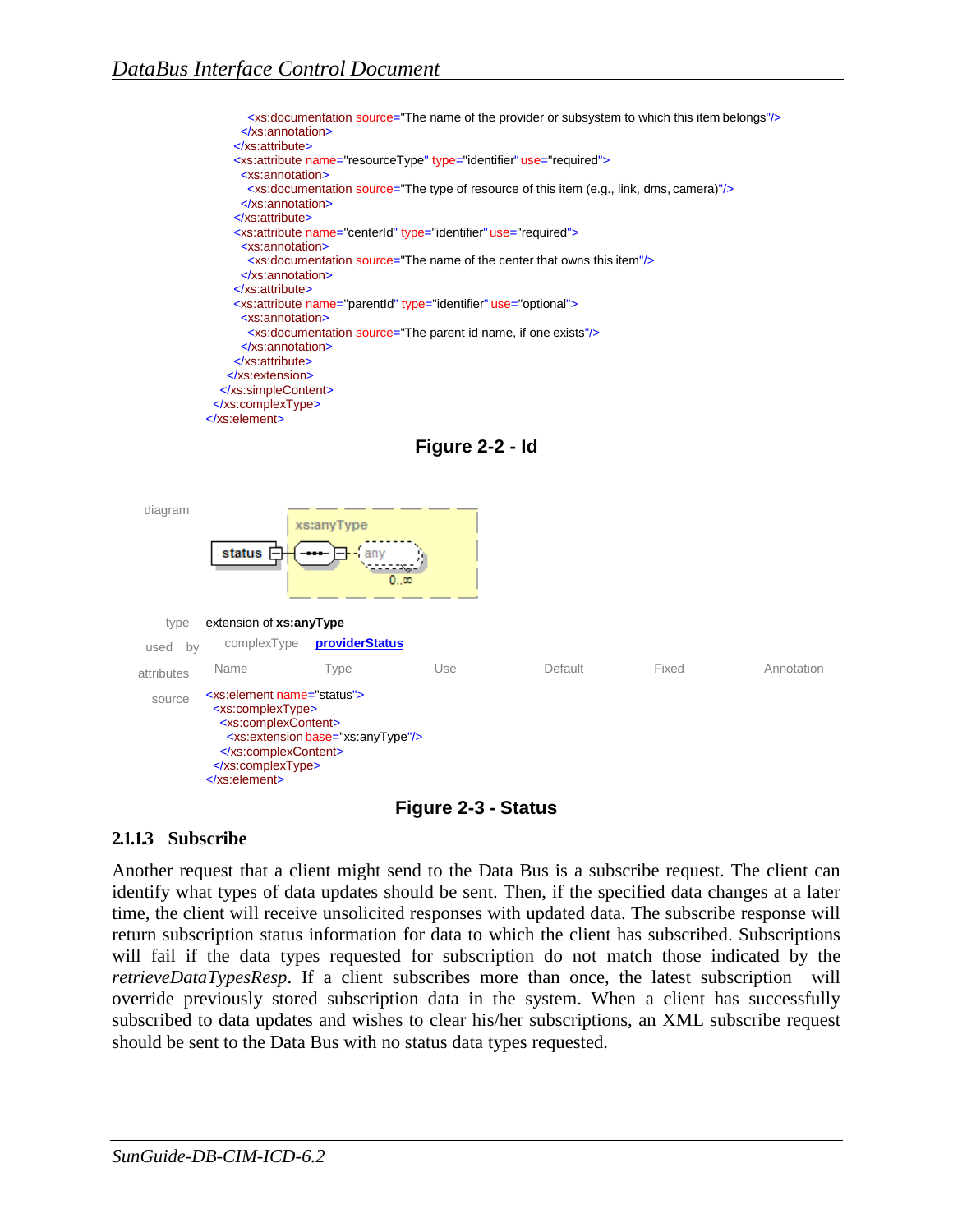## <span id="page-11-0"></span>**2.1.1.4 Status**

SunGuide clients connect to the Data Bus and until a status or subscribe request is sent, no status information will be transmitted or sent to the client. Each connected client lists the desired data types to receive status information. Status requests will not return status data if the data types requested do not match those indicated by the *retrieveDataTypesResp.*

### <span id="page-11-1"></span>**2.1.1.5 Subsystem Commands**

Other command schemas and documentation for the provider subsystems can be viewed in the individual subsystem ICDs. For all subsystem command requests sent to the Data Bus, the TransactionType attribute named *providerName* is required. This *providerName* must match the provider specification defined in the Data Bus configuration file or an error is returned. All requests, messages, and responses must use the appropriate *Req*, *Msg*, and *Resp* suffixed nomenclature to be successfully routed from client to subsystem and back.

## <span id="page-11-2"></span>*2.1.2 Data Provider Communication*

Communication between the Data Bus and provider subsystems is described in the Data Bus Provider Template ICD.

## <span id="page-11-3"></span>*2.2 Examples*

For example, if a client wishes to determine what data types are supported by the Data Bus, the client sends a retrieveDataTypesReq to the Data Bus. The Data Bus returns a retrieveDataTypesResp to the calling client.



**Figure 2-4 - Sample Data Bus Transaction**

If a client wishes to send a command request to a data provider connected to the Data Bus, the client sends the command request to the Data Bus, setting the *providerName* TransactionType attribute as appropriate. The Data Bus forwards the command request to the appropriate provider, and once the provider processes the request, a provider-generated response is sent to the Data Bus. The Data Bus then sends this response back to the appropriate client.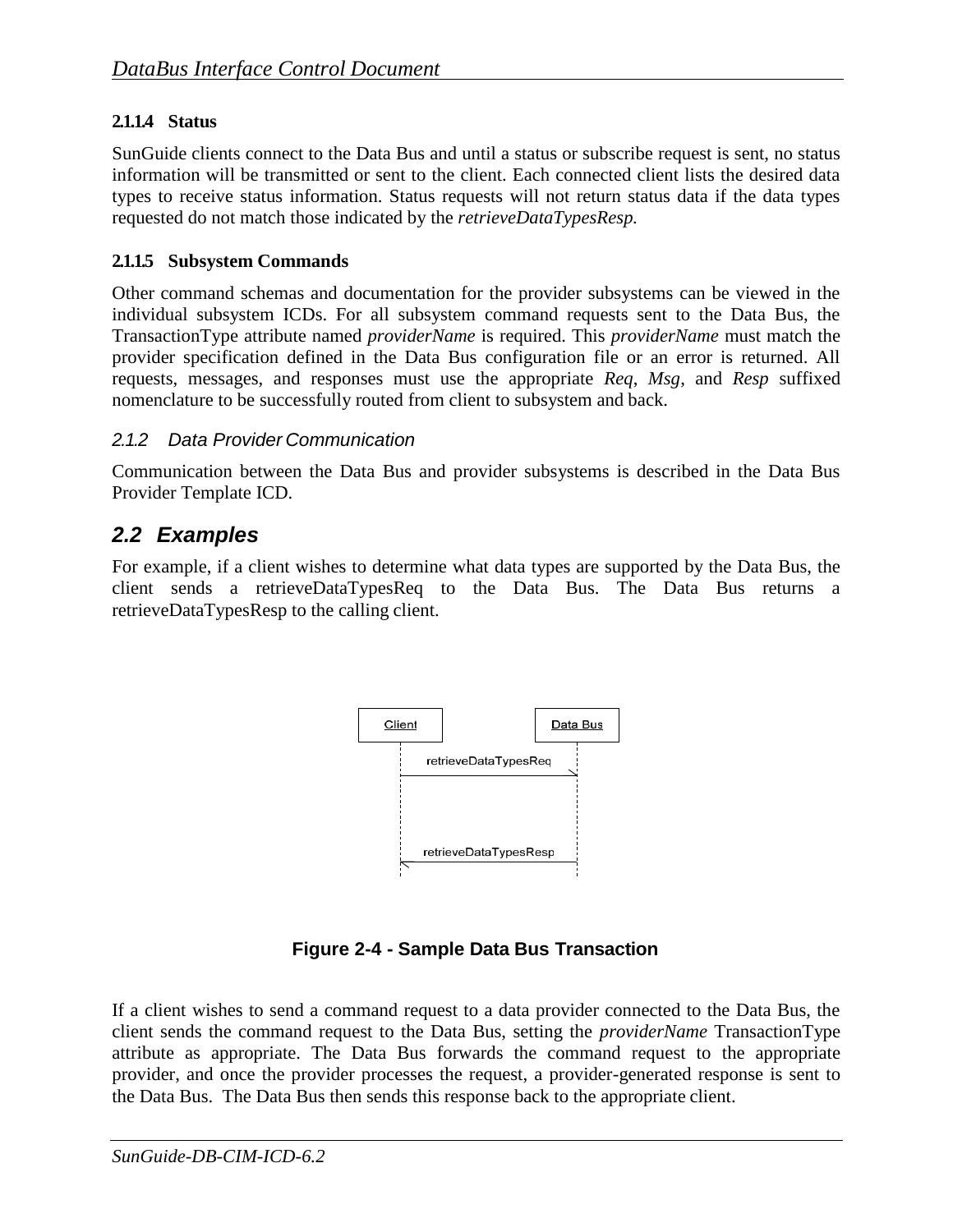

**Figure 2-5 - Sample Command Transaction**

The tables below show which requests can be sent from a client to the Data Bus and from the Data Bus to a provider subsystem. The responses sent from a provider subsystem to the Data Bus and subsystem to client are also specified. Messages are sent when a response is not required.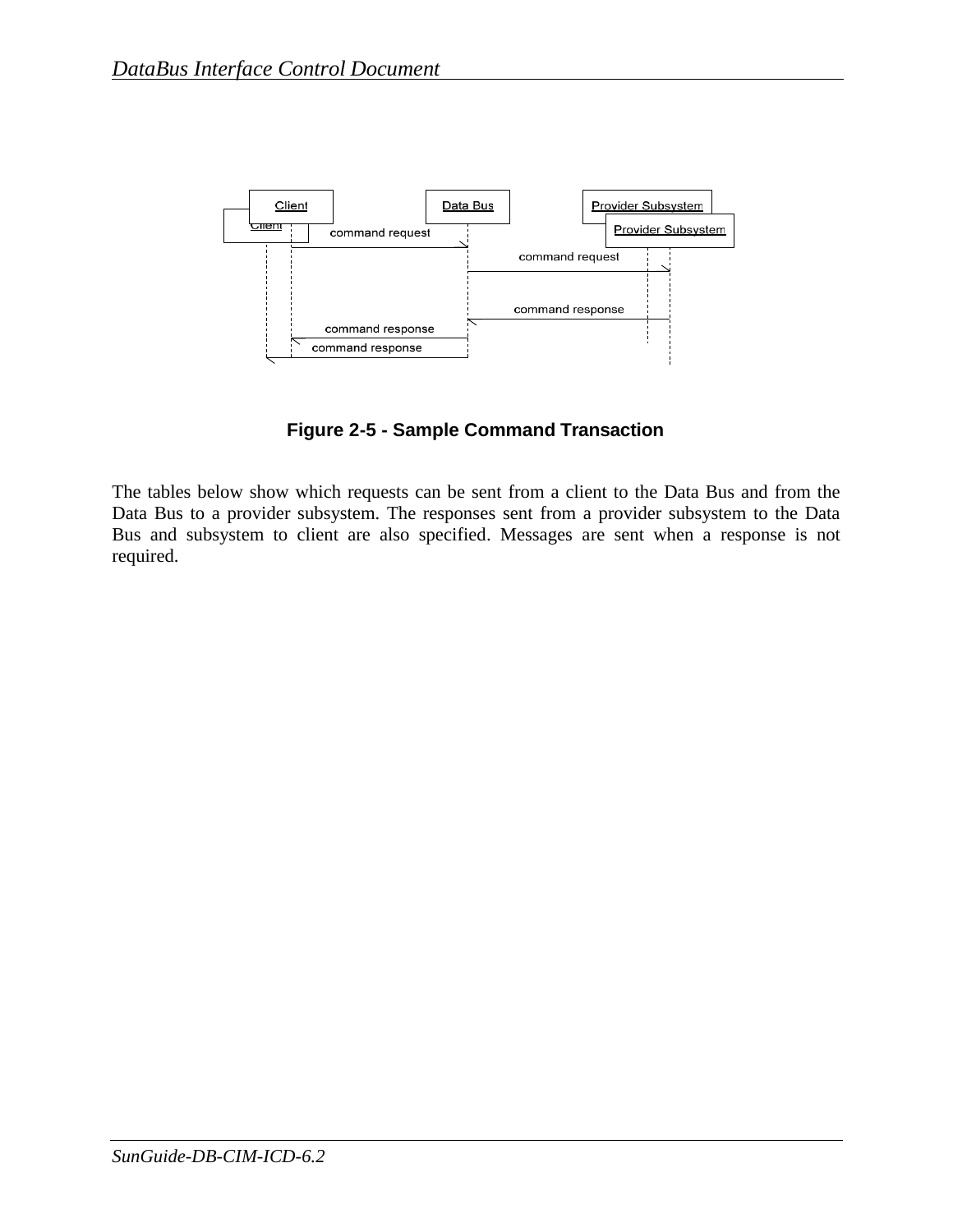## *2.3 Subsystem Schemas*

| FC (From client), TC (To client), TP (To provider), FP (From provider) |  |  |  |  |  |  |
|------------------------------------------------------------------------|--|--|--|--|--|--|
|------------------------------------------------------------------------|--|--|--|--|--|--|

<span id="page-13-0"></span>

| <b>Usage Description</b>                                                                                                                                               | <b>Requests</b>          | <b>FC</b>                 | <b>TP</b> | <b>Responses</b>          | <b>FP</b> | <b>TC</b> | <b>Messages</b>           | <b>TP</b> | <b>FP</b> | <b>TC</b> |
|------------------------------------------------------------------------------------------------------------------------------------------------------------------------|--------------------------|---------------------------|-----------|---------------------------|-----------|-----------|---------------------------|-----------|-----------|-----------|
| Used to inform<br>connected clients<br>when a provider<br>subsystem has<br>disconnected from the<br>Data Bus.                                                          |                          |                           |           |                           |           |           | providerDisconnectM<br>sg |           |           | X         |
| Used to inform<br>connected clients<br>when the Data Bus has<br>reconnected with a<br>provider subsystem.                                                              |                          |                           |           |                           |           |           | providerReconnectM<br>sg  |           |           | X         |
| Used for a client to<br>receive status data<br>types from the Data<br>Bus. (These data<br>types indicate the<br>status subscriptions<br>supported by the Data<br>Bus). | retrieveDataTypesR<br>eq | $\boldsymbol{\mathrm{X}}$ |           | retrieveDataTypesRe<br>sp |           | X         |                           |           |           |           |
| Used for a client to<br>receive status<br>information.                                                                                                                 | statusReq                | X                         |           | statusResp                |           | X         |                           |           |           |           |
| Used to send status<br>updates to subscribed<br>clients.                                                                                                               |                          |                           |           |                           |           |           | statusUpdateMsg           |           |           | X         |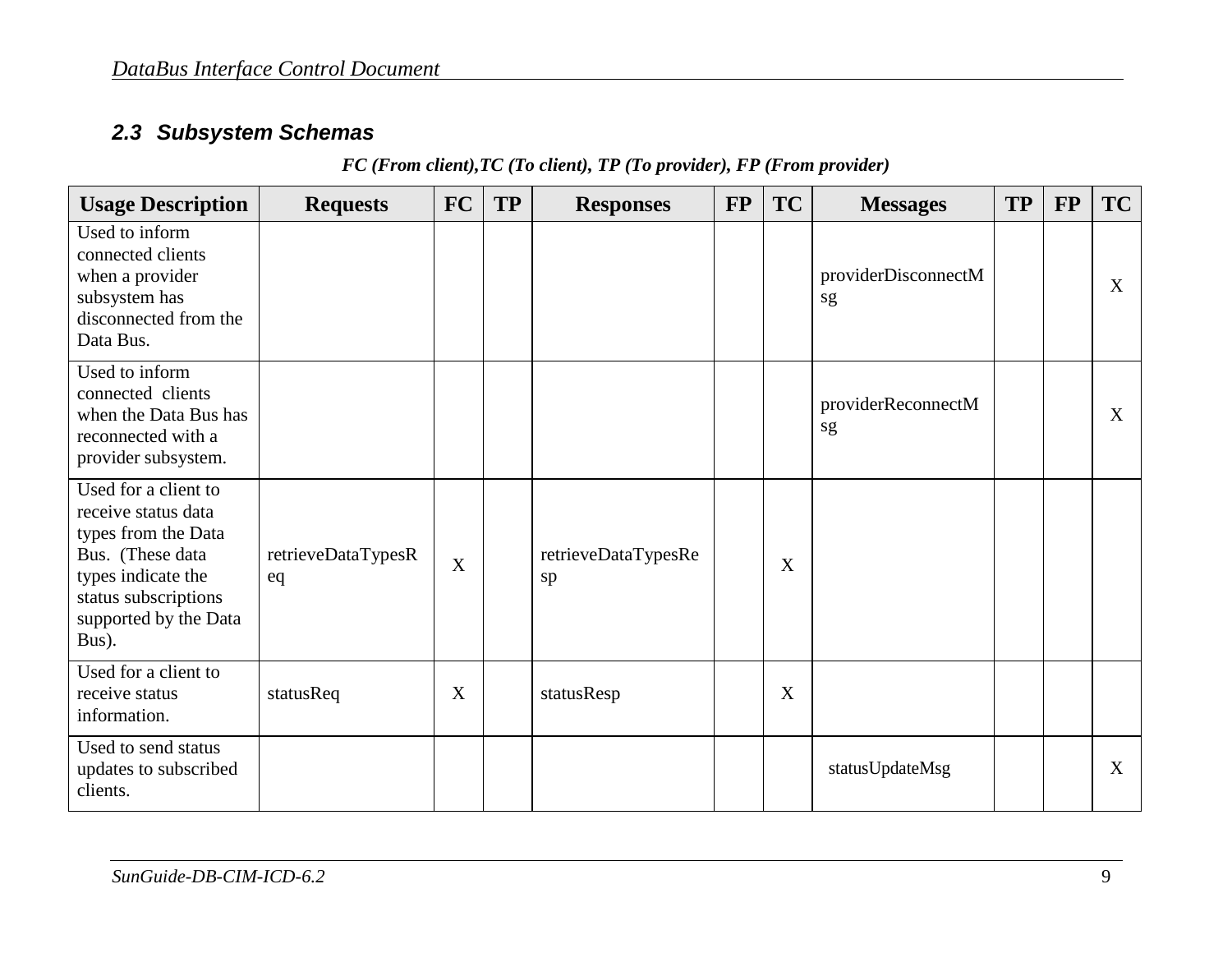| <b>Usage Description</b>                                                          | <b>Requests</b> | <b>FC</b> | <b>TP</b> | <b>Responses</b> | <b>FP</b> | <b>TC</b>         | <b>Messages</b> | <b>TP</b> | <b>FP</b> | <b>TC</b> |
|-----------------------------------------------------------------------------------|-----------------|-----------|-----------|------------------|-----------|-------------------|-----------------|-----------|-----------|-----------|
| Used for a client to<br>subscribe to status data<br>updates from the Data<br>Bus. | subscribeReq    | T         |           | subscribeResp    |           | $\mathbf{v}$<br>Λ |                 |           |           |           |

## *2.4 Driver Schemas*

<span id="page-14-0"></span>The provider subsystem ICDs may be referenced for more information regarding command and control requests, responses, and messages routed by the Data Bus.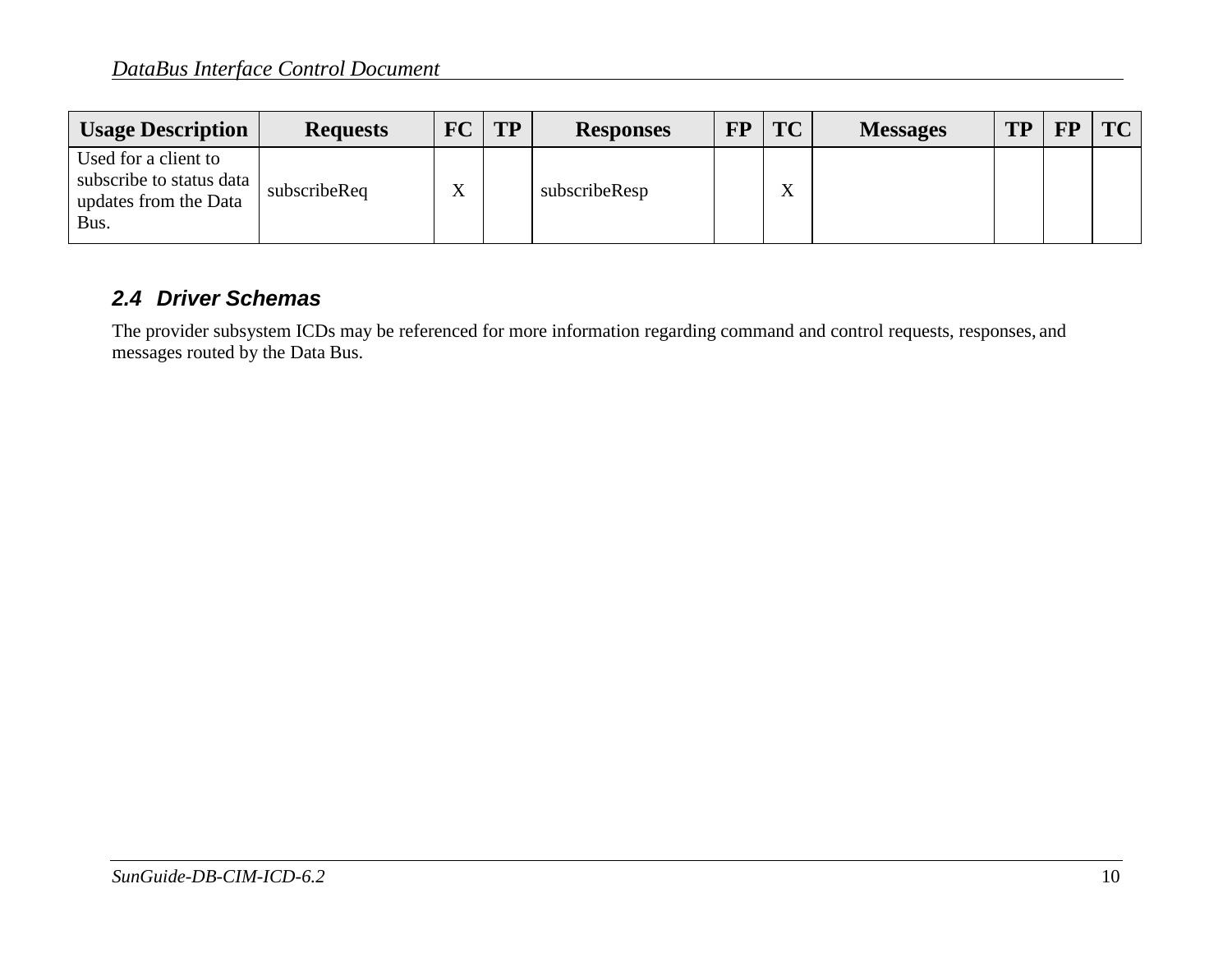# <span id="page-15-0"></span>**3. Notes**

Information about XML and schemas can be found at the World Wide Web Consortium (W3) website at [http://www.w3.org.](http://www.w3.org/)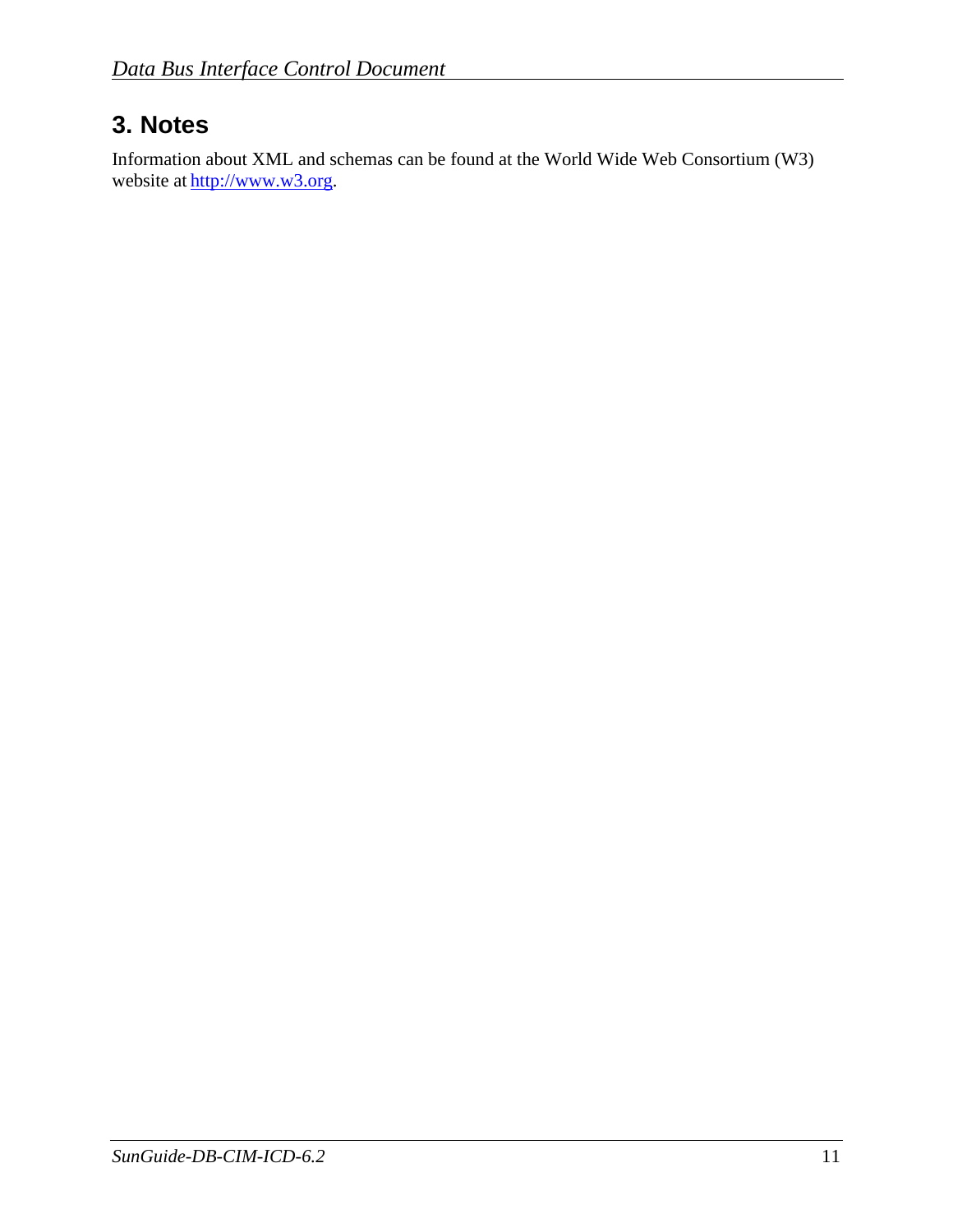<span id="page-16-0"></span>**Attachment 1**

# **Data Bus XML Schema**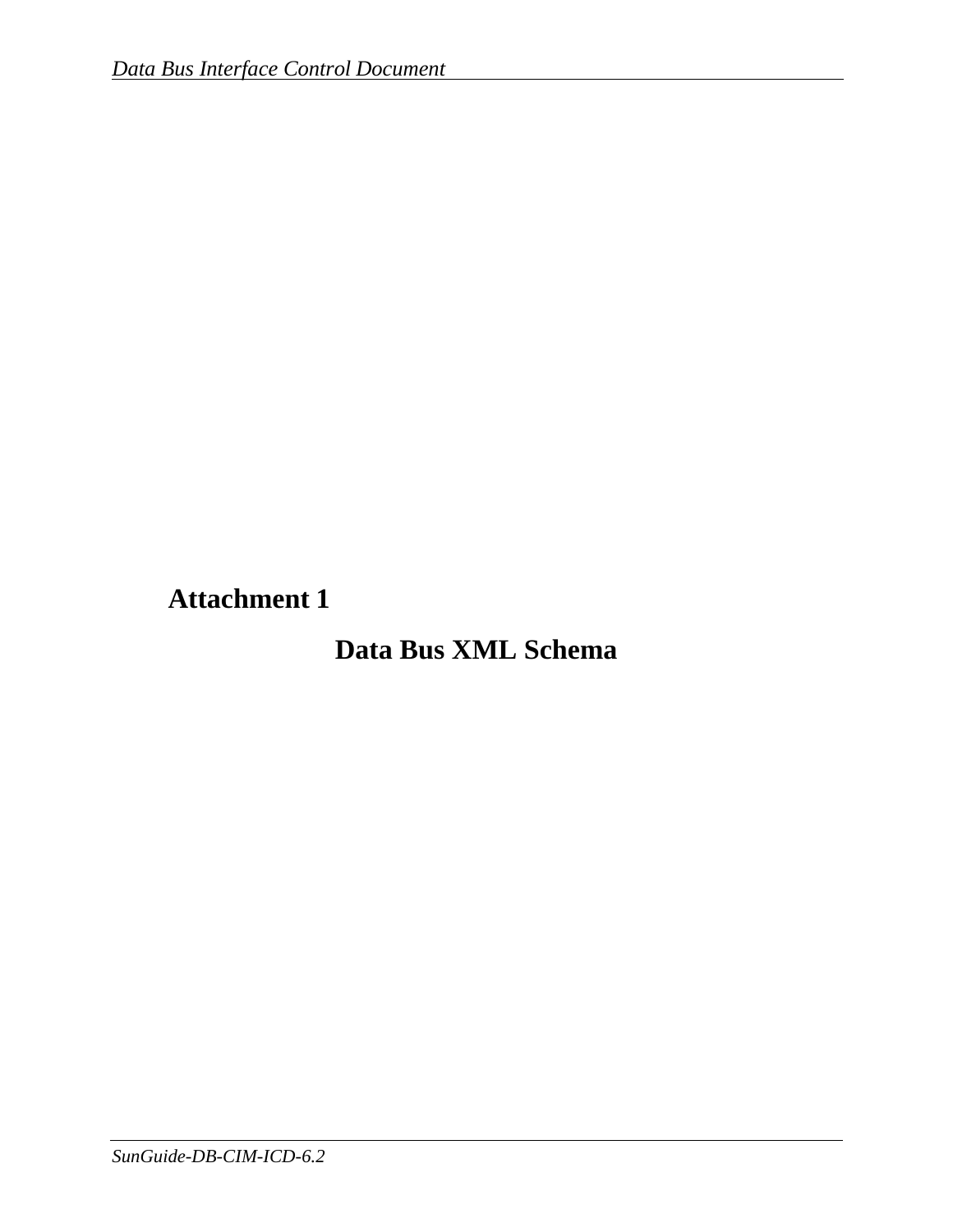## <span id="page-17-0"></span>**A.1 dataReq.xsd**

<?xml version="1.0" encoding="UTF-8"?> <xs:schema xmlns:xs=["http://www.w3.org/2001/XMLSchema"](http://www.w3.org/2001/XMLSchema) elementFormDefault="qualified" attributeFormDefault="unqualified"> <xs:element name="dataReq"type="xs:string"> <xs:annotation> <xs:documentation>Contains selected data types for update notifications.</xs:documentation> </xs:annotation> </xs:element> </xs:schema>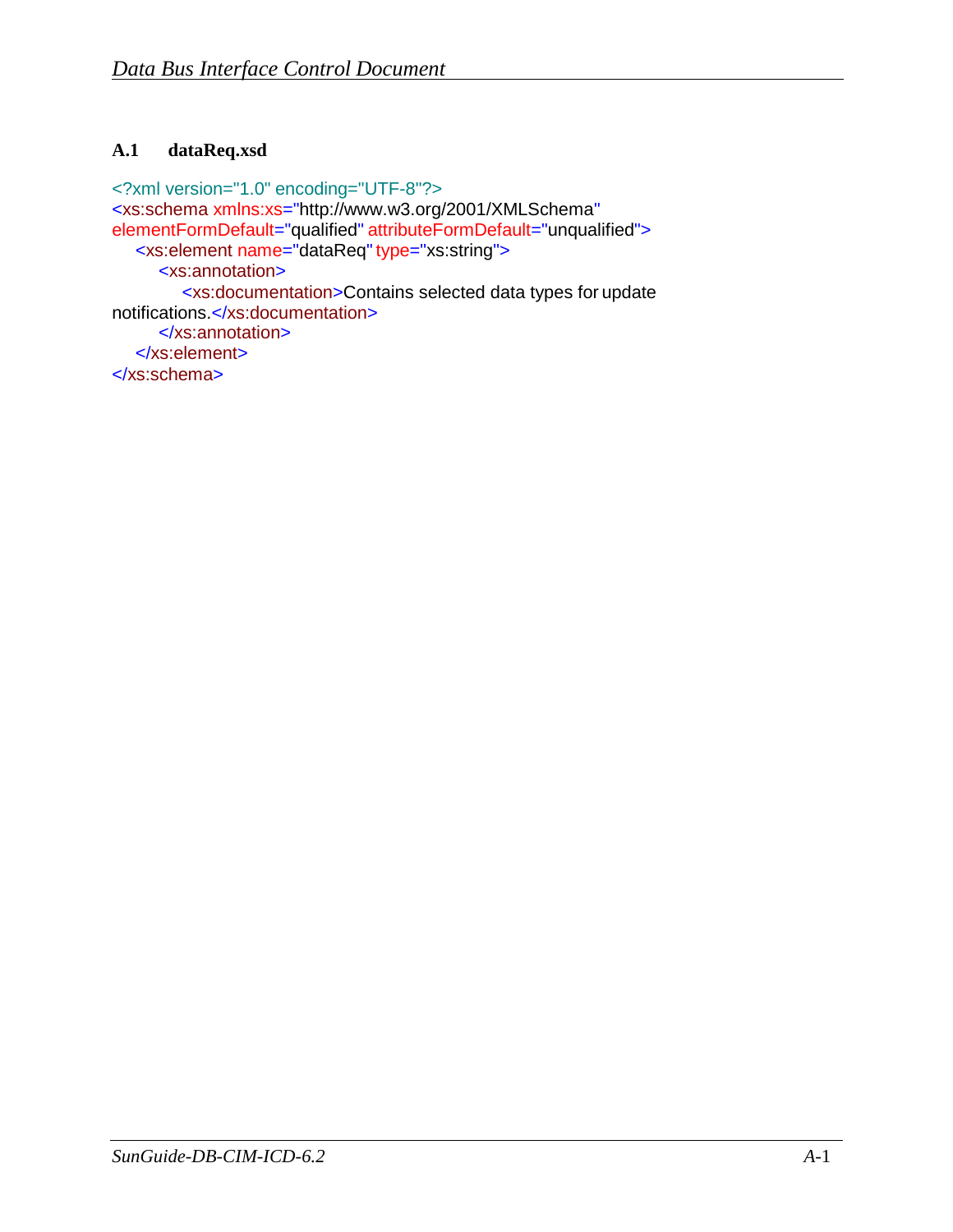## <span id="page-18-0"></span>**A.2 deletionStatus.xsd**

```
<?xml version="1.0" encoding="UTF-8"?>
<xs:schema xmlns:xs="http://www.w3.org/2001/XMLSchema" 
elementFormDefault="qualified">
  <xs:include schemaLocation="../../dataBus/objects/status.xsd"/>
  <xs:include schemaLocation="../../common/objects/common.xsd"/>
  <xs:include schemaLocation="../../common/objects/id.xsd"/>
  <xs:complexType name="deletionStatus" abstract="false">
     <xs:annotation>
        <xs:documentation>Deleted status data for a particular provider 
type</xs:documentation>
     </xs:annotation>
     <xs:sequence maxOccurs="unbounded">
        <xs:element ref="id"/>
     </xs:sequence>
     <xs:attribute name="resourceType" type="identifier"use="required"/>
   </xs:complexType>
</xs:schema>
```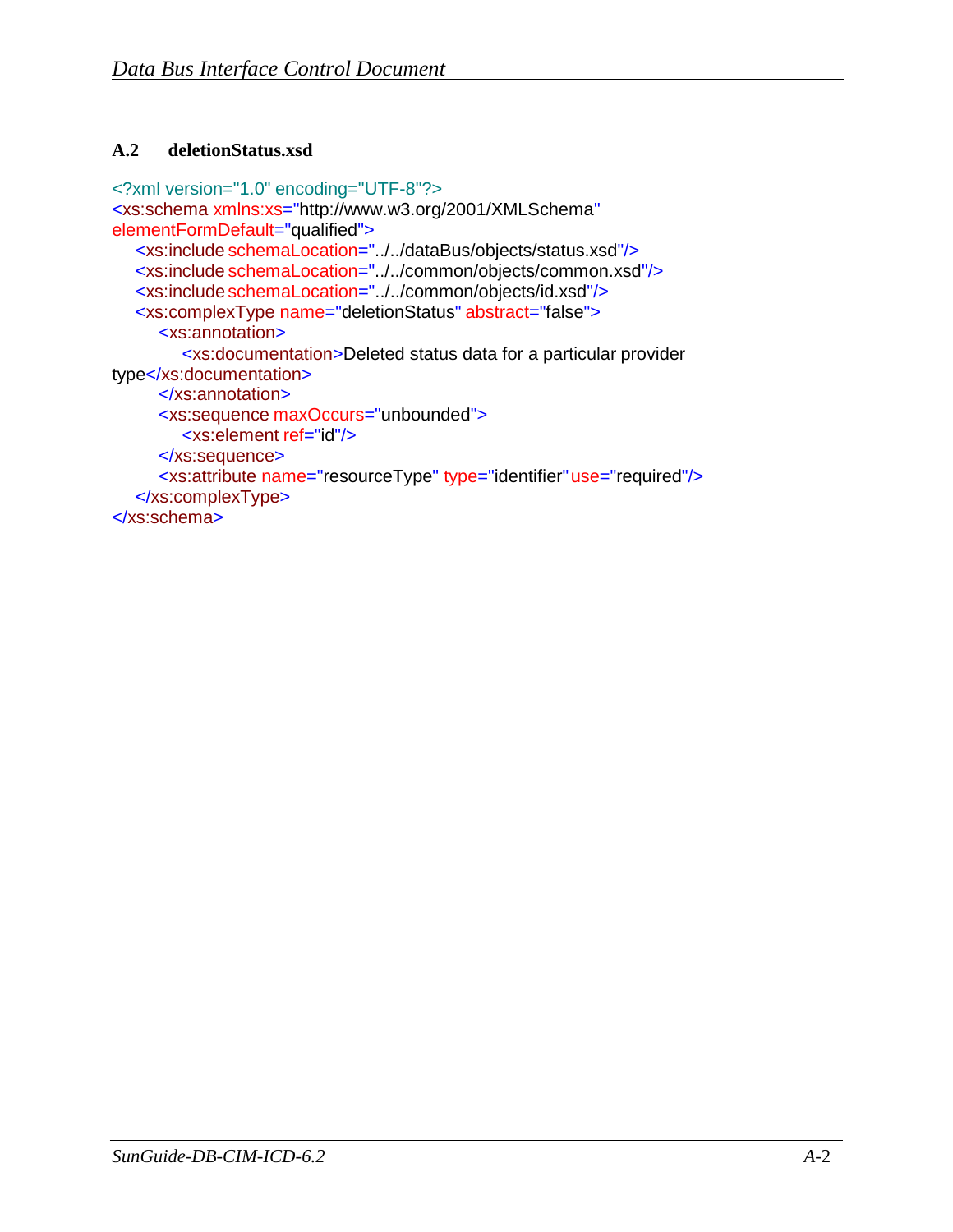## <span id="page-19-0"></span>**A.3 providerStatus.xsd**

```
<?xml version="1.0" encoding="UTF-8"?>
<xs:schema xmlns:xs="http://www.w3.org/2001/XMLSchema" 
elementFormDefault="qualified">
  <xs:include schemaLocation="../../dataBus/objects/status.xsd"/>
  <xs:include schemaLocation="../../common/objects/common.xsd"/>
  <xs:include schemaLocation="../../common/objects/id.xsd"/>
  <xs:complexType name="providerStatus" abstract="false">
     <xs:annotation>
        <xs:documentation>Status data for a particular provider type</xs:documentation>
     </xs:annotation>
     <xs:sequence>
        <xs:element ref="id"/>
        <xs:element ref="status"/>
     </xs:sequence>
     <xs:attribute name="resourceType" type="identifier"use="required"/>
   </xs:complexType>
</xs:schema>
```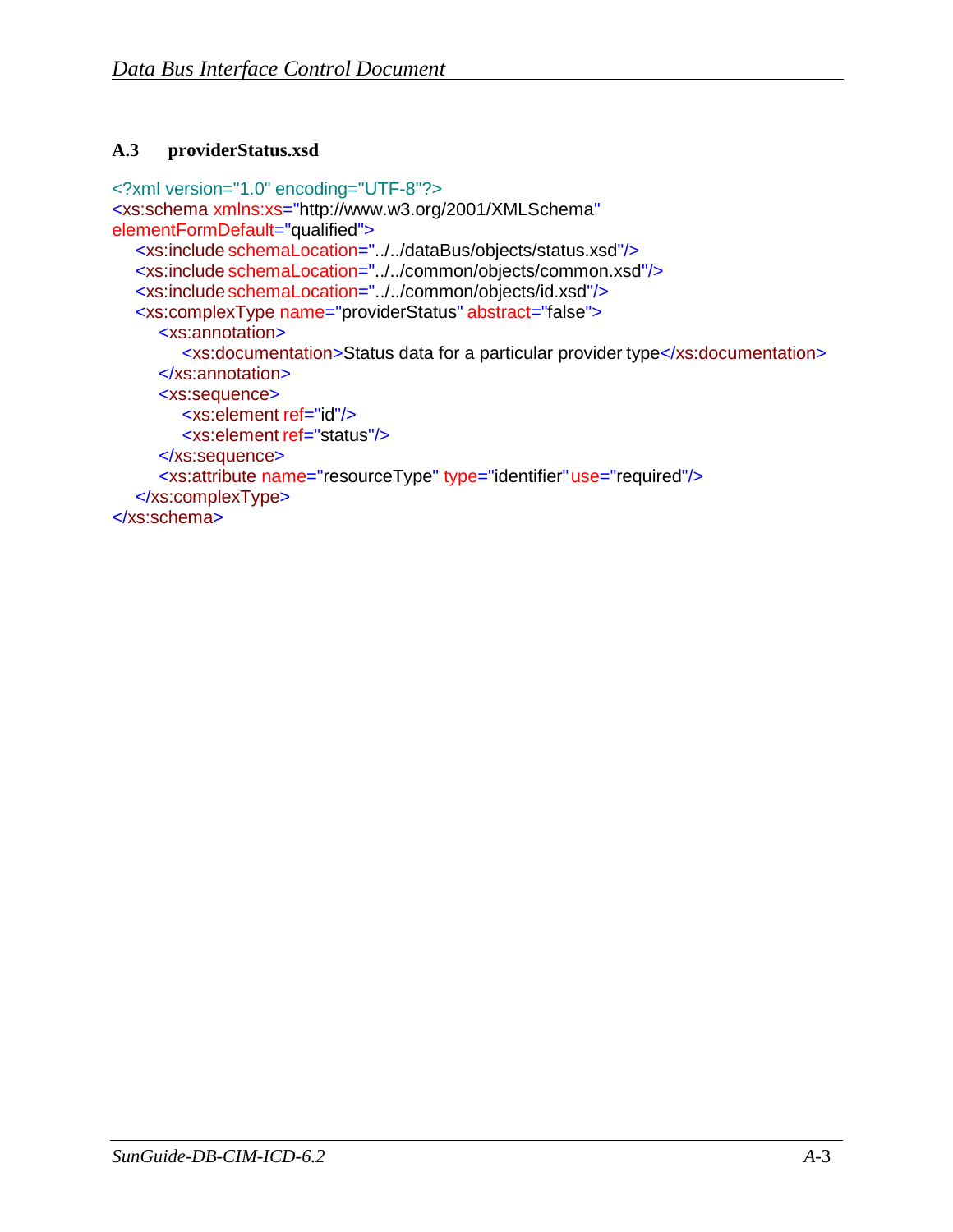#### <span id="page-20-0"></span>**A.4 status.xsd**

```
<?xml version="1.0" encoding="UTF-8"?>
<xs:schema xmlns:xs="http://www.w3.org/2001/XMLSchema" 
elementFormDefault="qualified" attributeFormDefault="unqualified">
  <xs:element name="status">
     <xs:complexType>
        <xs:complexContent>
          <xs:extension base="xs:anyType"/>
        </xs:complexContent>
     </xs:complexType>
  </xs:element>
</xs:schema>
```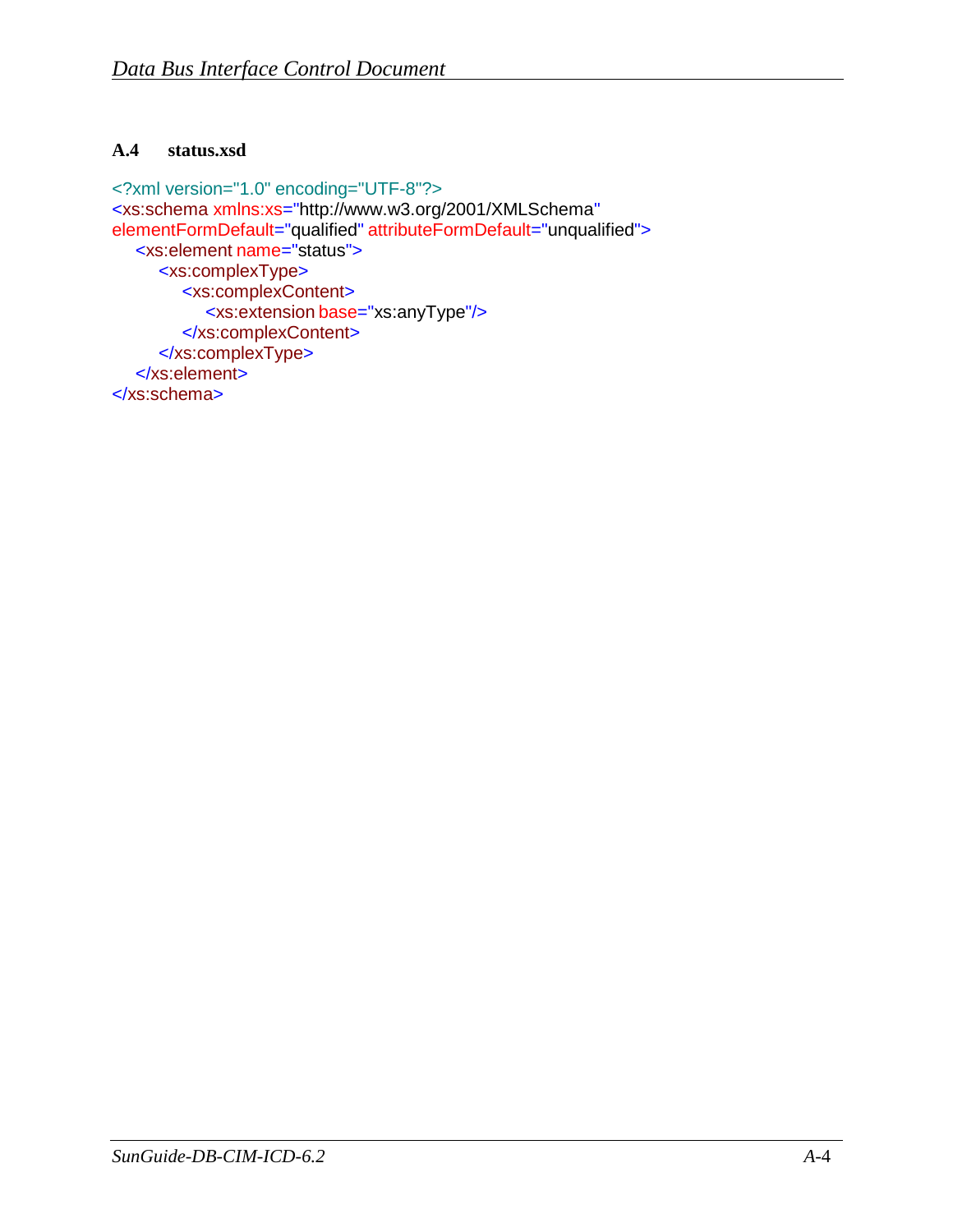## <span id="page-21-0"></span>**A.5 retrieveDataTypesReq.xsd**

<?xml version="1.0" encoding="UTF-8"?> <xs:schema xmlns:xs=["http://www.w3.org/2001/XMLSchema"](http://www.w3.org/2001/XMLSchema) elementFormDefault="qualified" attributeFormDefault="unqualified"> <xs:include schemaLocation="../../common/objects/transaction.xsd"/> <xs:include schemaLocation="../objects/dataReq.xsd"/> <xs:element name="retrieveDataTypesReq"> <xs:annotation> <xs:documentation>A request sent by client to receive status data types from the system.</xs:documentation> </xs:annotation> <xs:complexType> <xs:complexContent> <xs:extension base="TransactionType"/> </xs:complexContent> </xs:complexType> </xs:element> </xs:schema>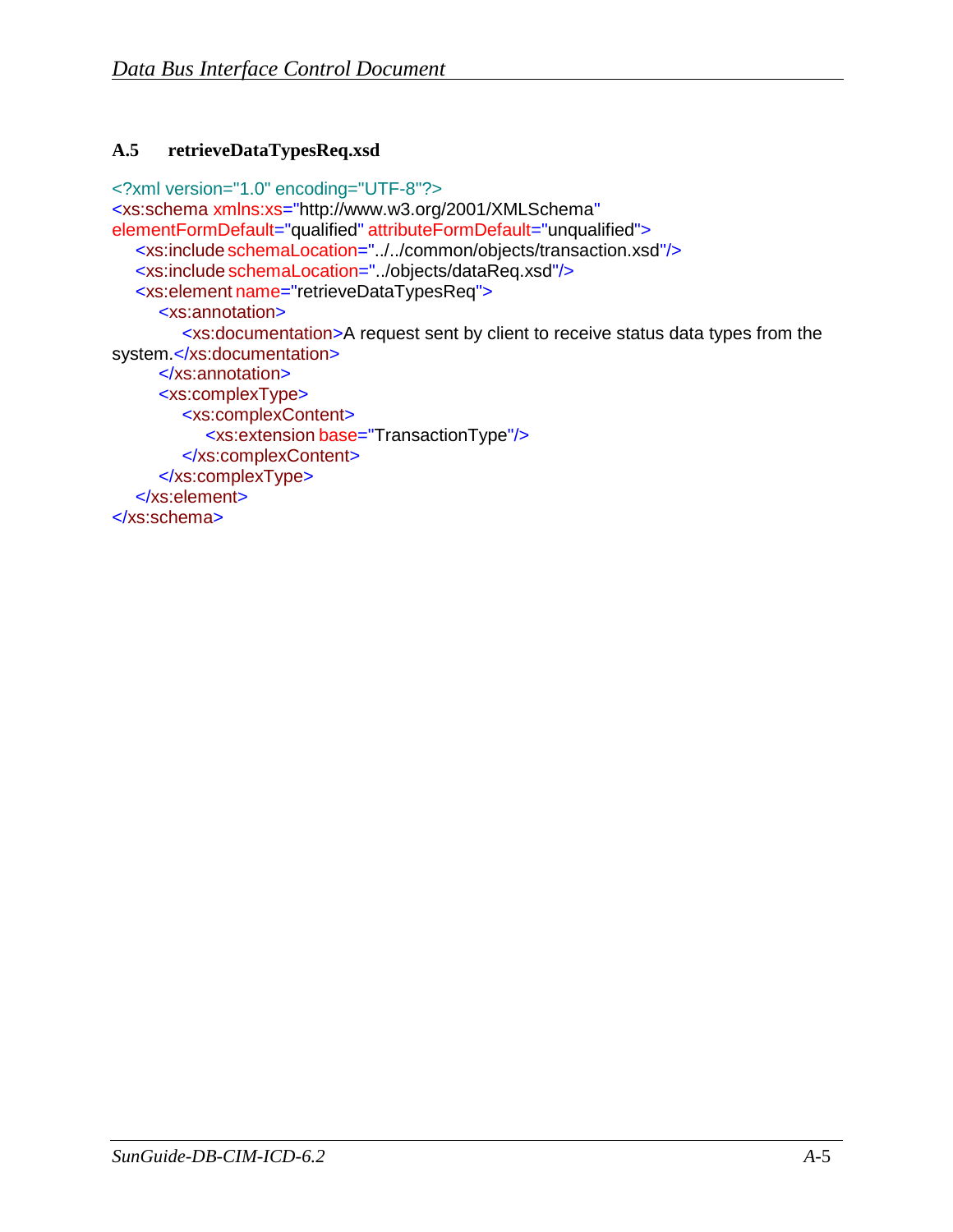### <span id="page-22-0"></span>**A.6 statusReq.xsd**

```
<?xml version="1.0" encoding="UTF-8"?>
<xs:schema xmlns:xs="http://www.w3.org/2001/XMLSchema" 
elementFormDefault="qualified" attributeFormDefault="unqualified">
  <xs:include schemaLocation="../../common/objects/transaction.xsd"/>
  <xs:include schemaLocation="../objects/dataReq.xsd"/>
  <xs:element name="statusReq">
     <xs:annotation>
        <xs:documentation>A request sent by client to receive status from the 
system.</xs:documentation>
     </xs:annotation>
     <xs:complexType>
        <xs:complexContent>
           <xs:extension base="TransactionType">
              <xs:sequence maxOccurs="unbounded">
                <xs:element ref="dataReq"/>
              </xs:sequence>
           </xs:extension>
        </xs:complexContent>
     </xs:complexType>
   </xs:element>
</xs:schema>
```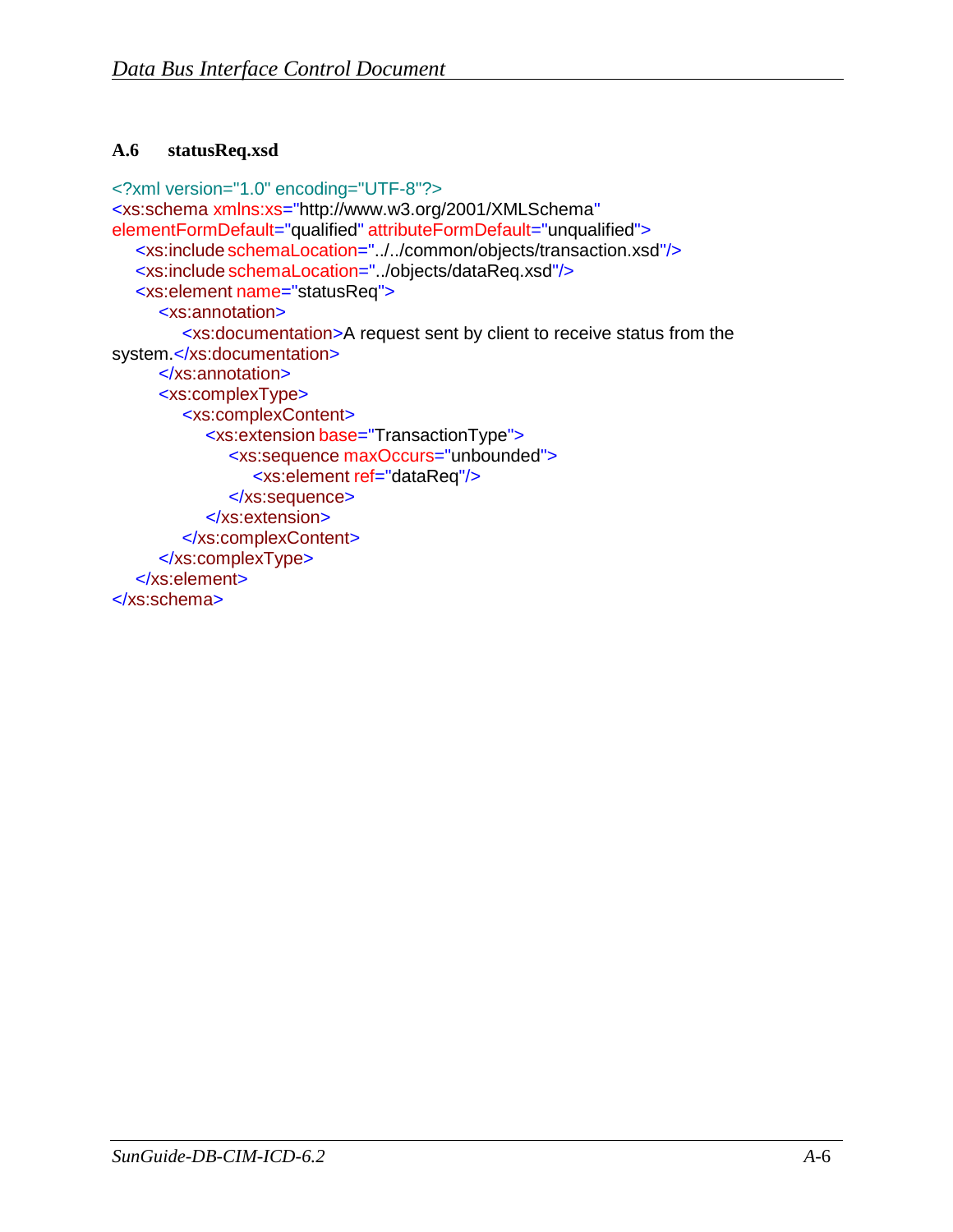## <span id="page-23-0"></span>**A.7 subscribeReq.xsd**

```
<?xml version="1.0" encoding="UTF-8"?>
<xs:schema xmlns:xs="http://www.w3.org/2001/XMLSchema" 
elementFormDefault="qualified" attributeFormDefault="unqualified">
  <xs:include schemaLocation="../../common/objects/transaction.xsd"/>
  <xs:include schemaLocation="../objects/dataReq.xsd"/>
  <xs:element name="subscribeReq">
     <xs:annotation>
        <xs:documentation>A request sent by client to subscribe to data updates from the 
system</xs:documentation>
     </xs:annotation>
     <xs:complexType>
        <xs:complexContent>
           <xs:extension base="TransactionType">
              <xs:sequence maxOccurs="unbounded">
                <xs:element ref="dataReq" minOccurs="0"/>
              </xs:sequence>
           </xs:extension>
        </xs:complexContent>
     </xs:complexType>
   </xs:element>
</xs:schema>
```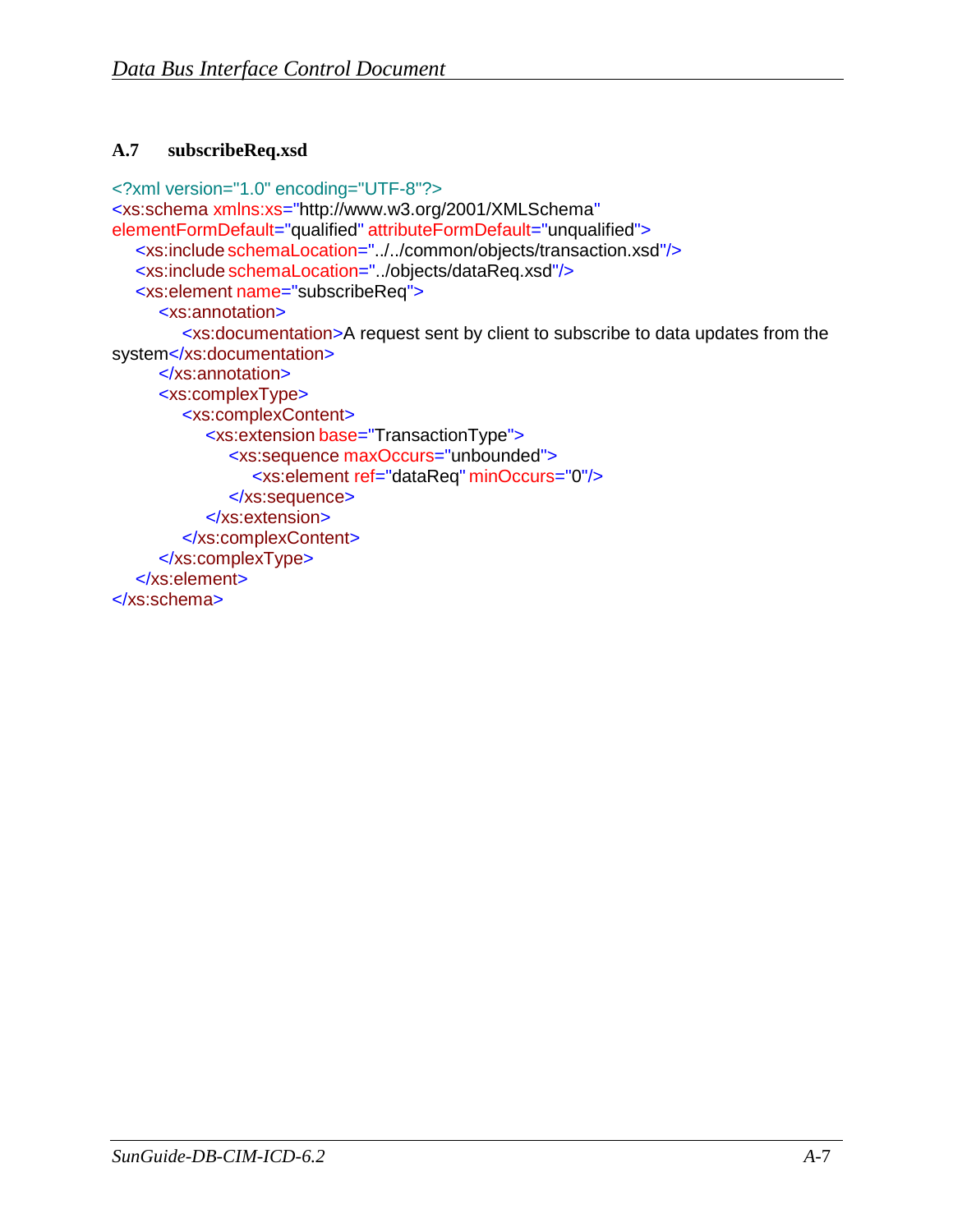## <span id="page-24-0"></span>**A.8 retrieveDataTypesResp.xsd**

```
<?xml version="1.0" encoding="UTF-8"?>
<xs:schema xmlns:xs="http://www.w3.org/2001/XMLSchema" 
elementFormDefault="qualified" attributeFormDefault="unqualified">
   <xs:include schemaLocation="../../common/objects/transaction.xsd"/>
  <xs:include schemaLocation="../../common/objects/common.xsd"/>
   <xs:include schemaLocation="../objects/providerStatus.xsd"/>
   <xs:element name="retrieveDataTypesResp">
     <xs:annotation>
        <xs:documentation>A response received for a retrieve data types 
request.</xs:documentation>
     </xs:annotation>
     <xs:complexType>
        <xs:complexContent>
           <xs:extension base="ResponseType"/>
        </xs:complexContent>
     </xs:complexType>
  </xs:element>
   <xs:complexType name="retrieveDataTypesData">
     <xs:annotation>
        <xs:documentation>The response data for a retrieve data types 
request</xs:documentation>
     </xs:annotation>
     <xs:complexContent>
        <xs:extension base="responseData">
           <xs:sequence>
              <xs:element name="providers">
                <xs:annotation>
                   <xs:documentation>Stores the status provider names and pertinent 
resource data types that the Data Bus will attempt to monitor.</xs:documentation>
                </xs:annotation>
                <xs:complexType>
                   <xs:sequence maxOccurs="unbounded">
                      <xs:element name="provider">
                         <xs:annotation>
                            <xs:documentation>Stores the rovider's subsystem name (i.e. 
cctv1, dms1) and pertinent resource data types.</xs:documentation>
                         </xs:annotation>
                         <xs:complexType>
                            <xs:sequence maxOccurs="unbounded">
                              <xs:element name="dataType" type="identifier">
                                 <xs:annotation>
                                    <xs:documentation>The resource data type 
maintained by the Data Bus (i.e. monitor, camera, dms).</xs:documentation>
                                 </xs:annotation>
                              </xs:element>
```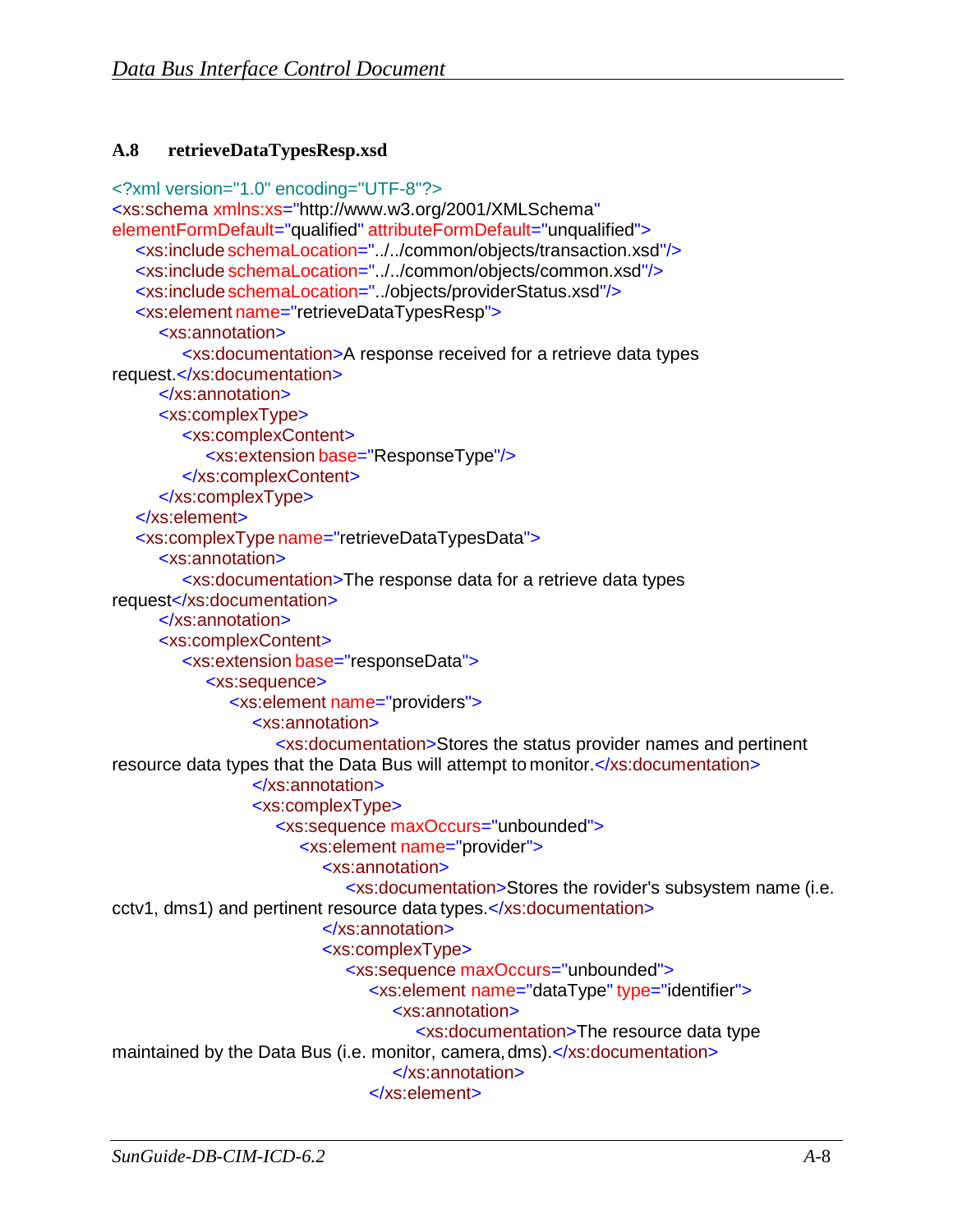```
</xs:sequence>
                           <xs:attribute name="providerName"type="identifier"/>
                        </xs:complexType>
                      </xs:element>
                   </xs:sequence>
                </xs:complexType>
             </xs:element>
             <xs:element name="statusDataTypes">
                <xs:annotation>
                   <xs:documentation>Stores the status resource data types that the 
Data Bus will attempt to store in separate DOM trees.</xs:documentation>
                </xs:annotation>
                <xs:complexType>
                   <xs:sequence maxOccurs="unbounded">
                      <xs:element name="dataType">
                        <xs:annotation>
                           <xs:documentation>The resource data type maintained by the 
Data Bus (i.e. monitor, camera, dms).</xs:documentation>
                        </xs:annotation>
                      </xs:element>
                   </xs:sequence>
                </xs:complexType>
             </xs:element>
           </xs:sequence>
        </xs:extension>
     </xs:complexContent>
  </xs:complexType>
</xs:schema>
```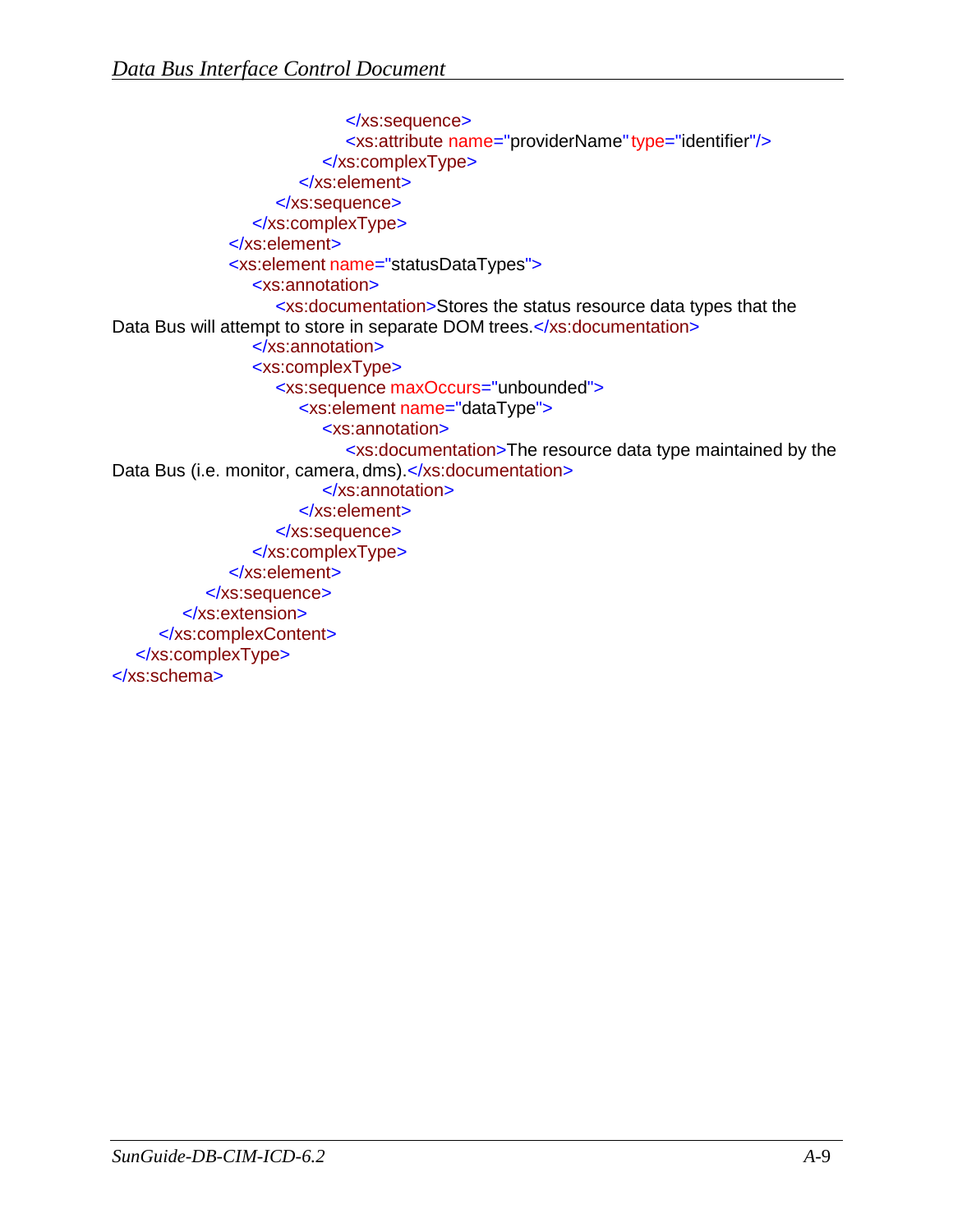### <span id="page-26-0"></span>**A.9 statusResp.xsd**

```
<?xml version="1.0" encoding="UTF-8"?>
<xs:schema xmlns:xs="http://www.w3.org/2001/XMLSchema" 
elementFormDefault="qualified" attributeFormDefault="unqualified">
  <xs:include schemaLocation="../../common/objects/transaction.xsd"/>
  <xs:include schemaLocation="../../common/objects/common.xsd"/>
   <xs:include schemaLocation="../objects/providerStatus.xsd"/>
   <xs:element name="statusResp">
     <xs:annotation>
        <xs:documentation>Response received for a status request</xs:documentation>
     </xs:annotation>
     <xs:complexType>
        <xs:complexContent>
           <xs:extension base="ResponseType"/>
        </xs:complexContent>
     </xs:complexType>
   </xs:element>
   <xs:complexType name="statusData">
     <xs:annotation>
        <xs:documentation>The response data for a status request</xs:documentation>
     </xs:annotation>
     <xs:complexContent>
        <xs:extension base="responseData">
           <xs:all minOccurs="0" maxOccurs="unbounded">
              <xs:element name="statusInfo"type="providerStatus"/>
           </xs:all>
        </xs:extension>
     </xs:complexContent>
   </xs:complexType>
</xs:schema>
```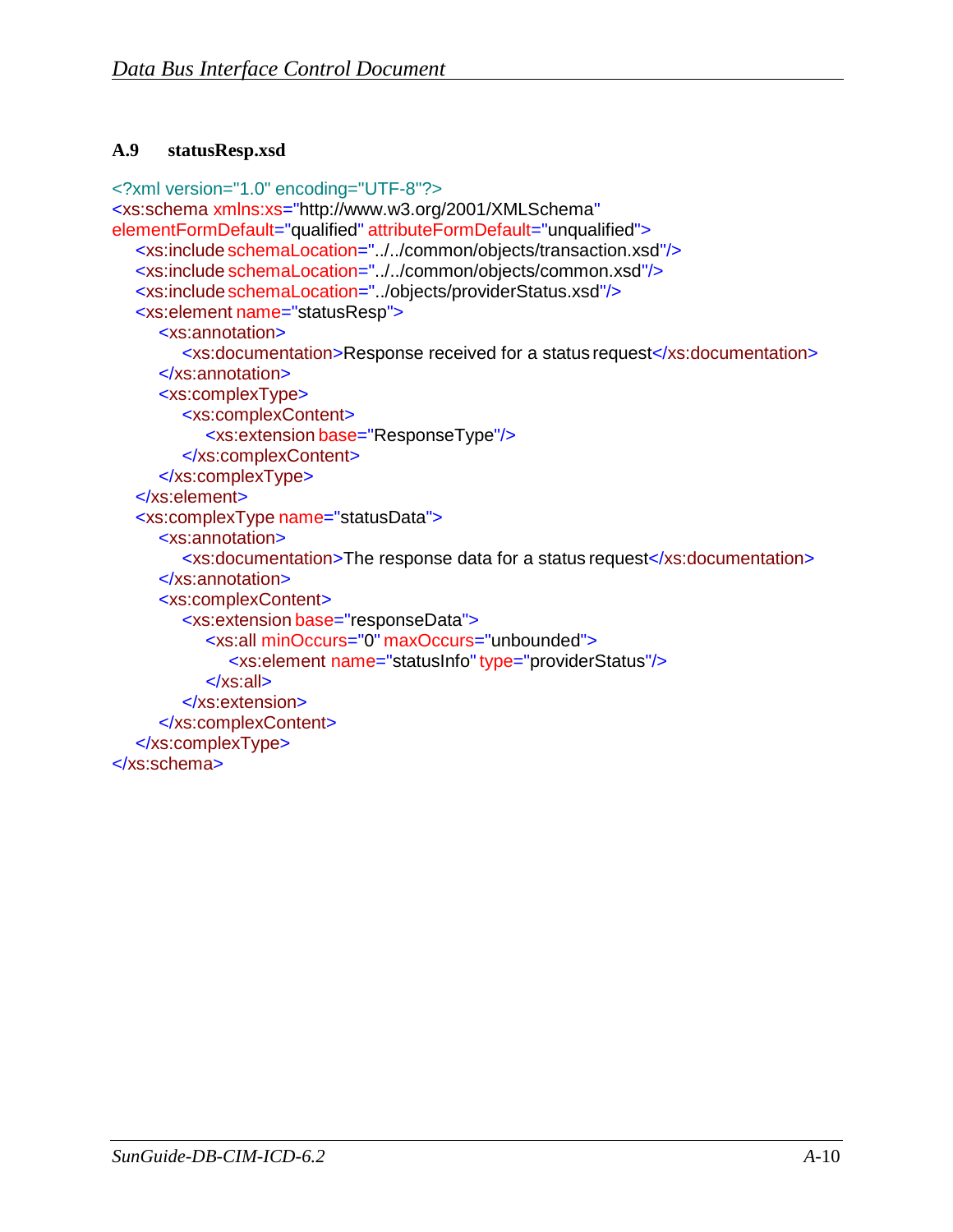## <span id="page-27-0"></span>**A.10 subscribeResp.xsd**

```
<?xml version="1.0" encoding="UTF-8"?>
<xs:schema xmlns:xs="http://www.w3.org/2001/XMLSchema" 
elementFormDefault="qualified" attributeFormDefault="unqualified">
  <xs:include schemaLocation="../../common/objects/transaction.xsd"/>
  <xs:include schemaLocation="../../common/objects/common.xsd"/>
   <xs:element name="subscribeResp">
     <xs:annotation>
        <xs:documentation>Response received for a subscribe 
request</xs:documentation>
     </xs:annotation>
     <xs:complexType>
        <xs:complexContent>
           <xs:extension base="ResponseType"/>
        </xs:complexContent>
     </xs:complexType>
   </xs:element>
   <xs:complexType name="subscribeData">
     <xs:annotation>
        <xs:documentation>The response data for a subscribe 
request</xs:documentation>
     </xs:annotation>
     <xs:complexContent>
        <xs:extension base="responseData">
           <xs:sequence maxOccurs="unbounded">
              <xs:element name="requestedData">
                <xs:annotation>
                   <xs:documentation>The data types requested by the 
client</xs:documentation>
                </xs:annotation>
                <xs:complexType>
                   <xs:simpleContent>
                      <xs:extension base="xs:string">
                         <xs:attribute name="status" type="subscriptionStatus"
use="required"/>
                      </xs:extension>
                   </xs:simpleContent>
                </xs:complexType>
              </xs:element>
           </xs:sequence>
        </xs:extension>
     </xs:complexContent>
   </xs:complexType>
  <xs:simpleType name="subscriptionStatus">
     <xs:restriction base="xs:string">
        <xs:enumeration value="successful"/>
```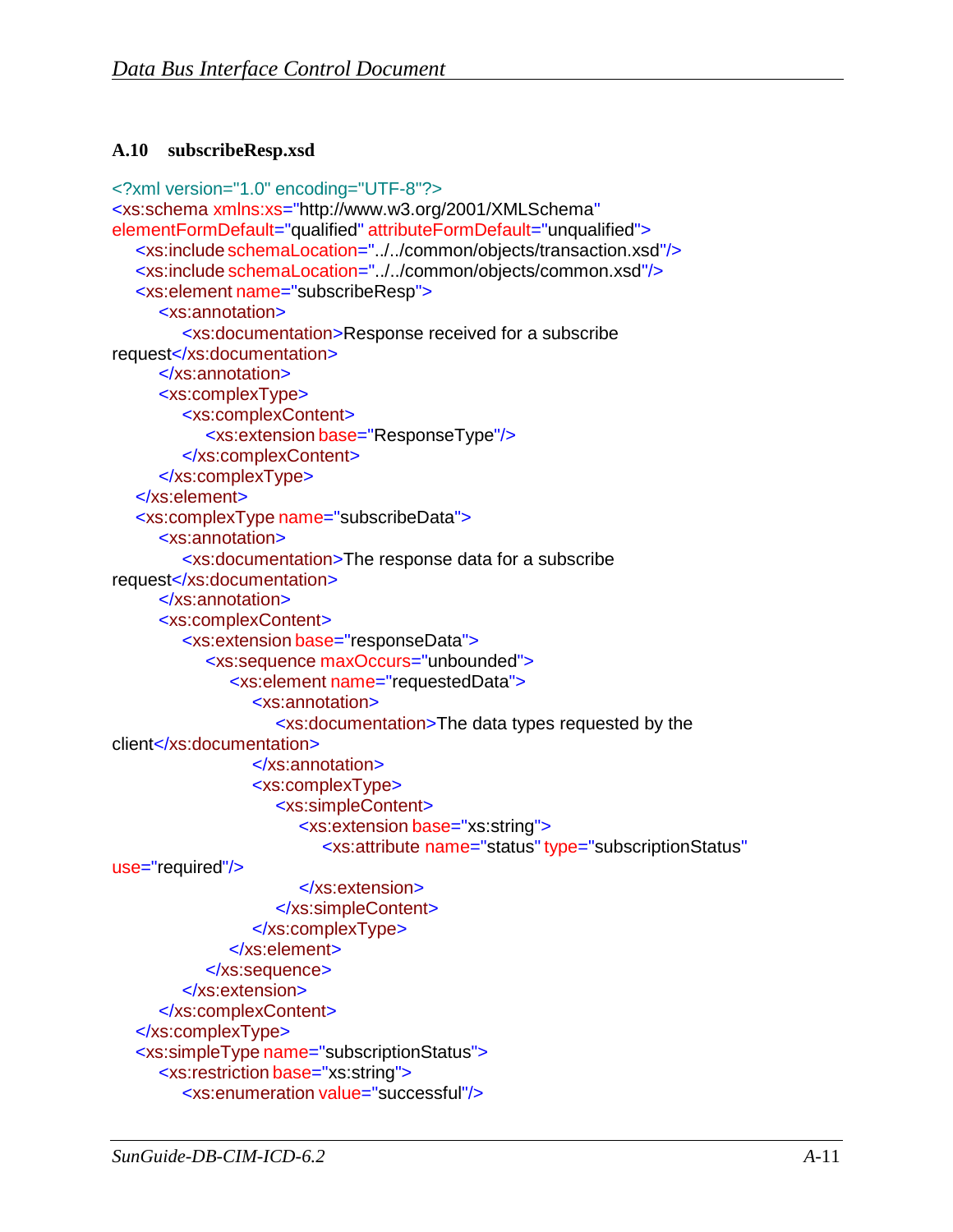<xs:enumeration value="unknownType"/> </xs:restriction> </xs:simpleType> </xs:schema>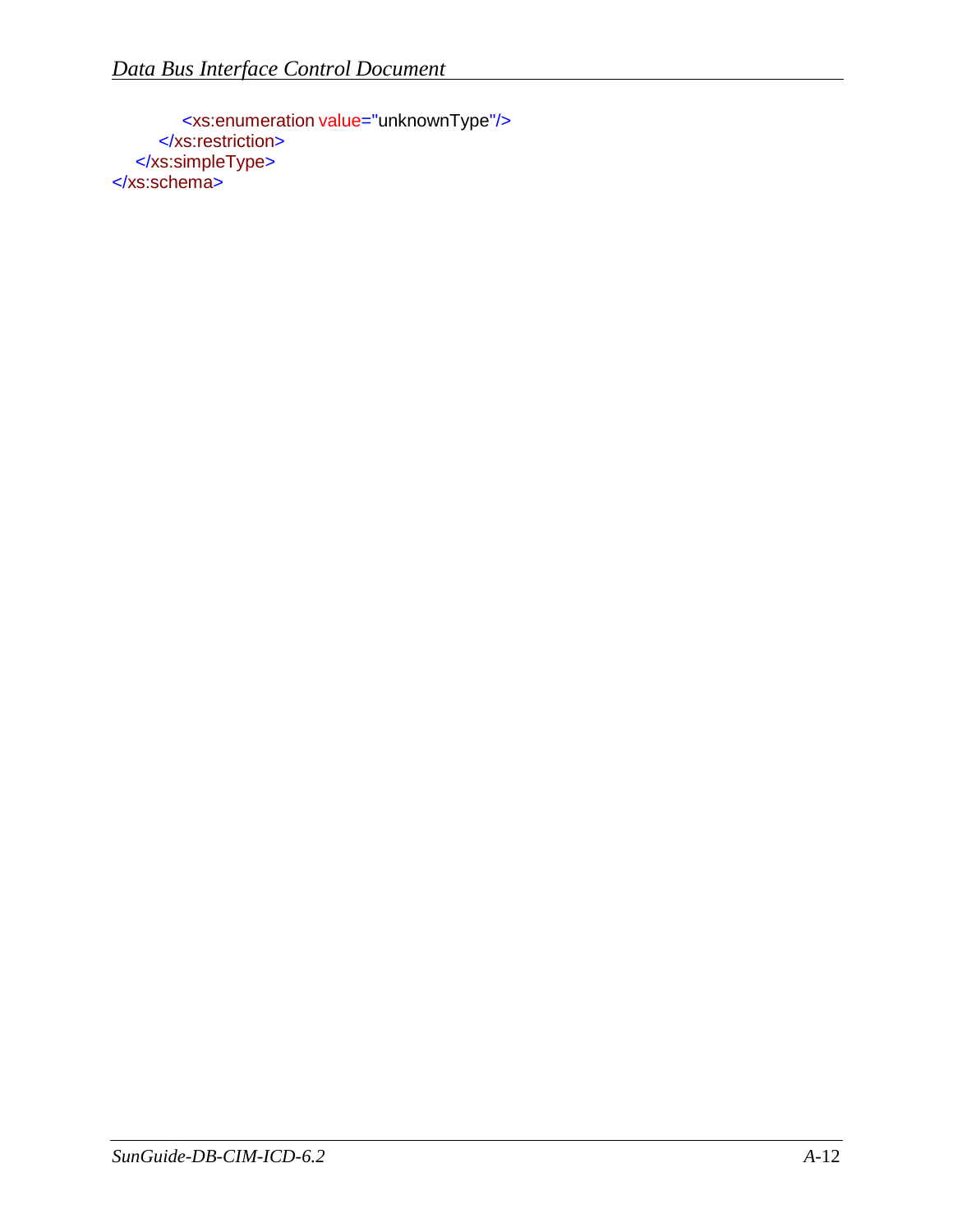## <span id="page-29-0"></span>**A.11 providerDisconnectMsg.xsd**

```
<?xml version="1.0" encoding="UTF-8"?>
<xs:schema xmlns:xs="http://www.w3.org/2001/XMLSchema" 
elementFormDefault="qualified" attributeFormDefault="unqualified">
  <xs:include schemaLocation="../../common/objects/transaction.xsd"/>
  <xs:include schemaLocation="../../common/objects/common.xsd"/>
  <xs:element name="providerDisconnectMsg">
     <xs:annotation>
        <xs:documentation>Message sent to Data Bus clients when a provider subsystem 
has disconnected from the Data Bus.</xs:documentation>
     </xs:annotation>
     <xs:complexType>
        <xs:complexContent>
           <xs:extension base="MessageType"/>
        </xs:complexContent>
     </xs:complexType>
   </xs:element>
</xs:schema>
```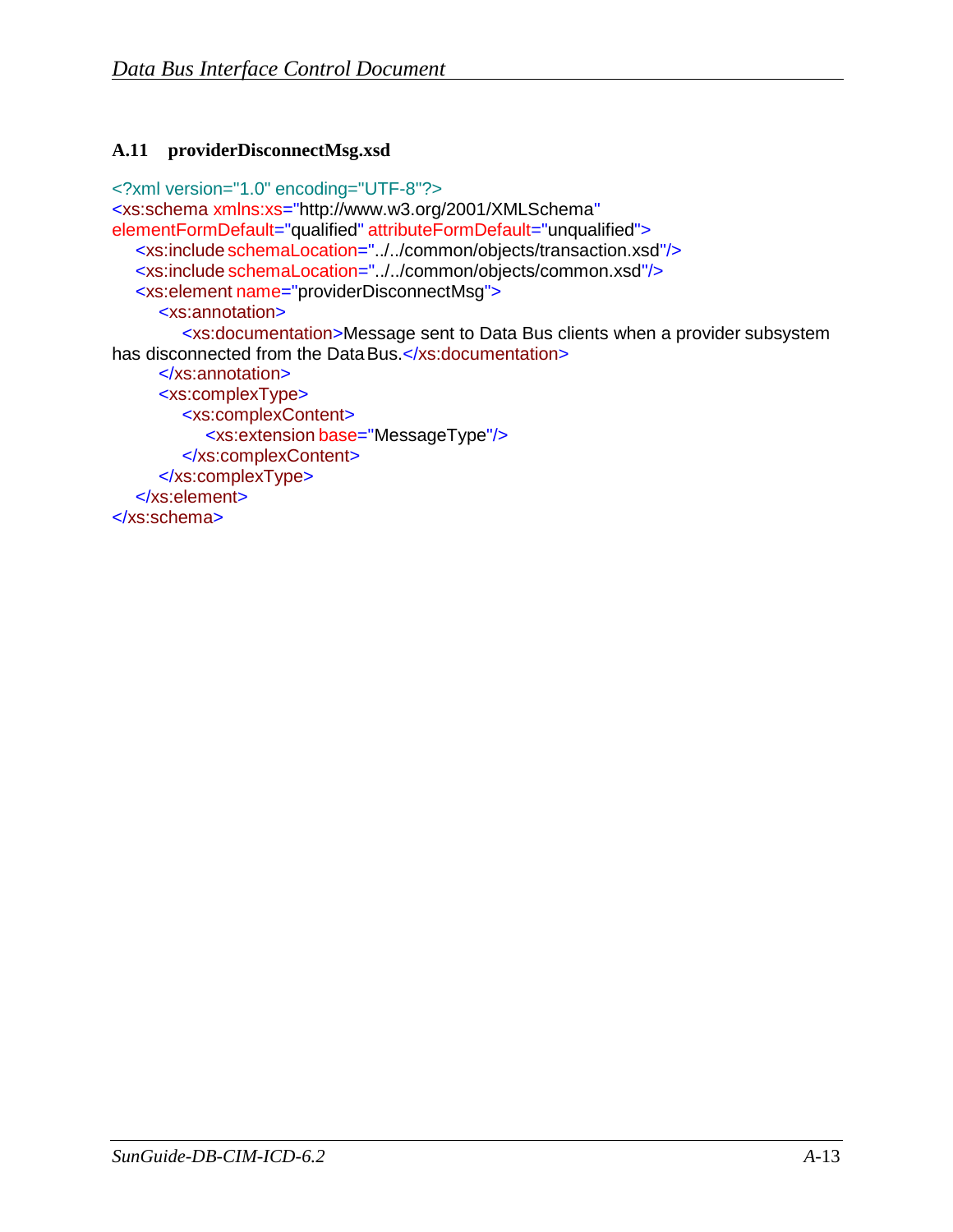## <span id="page-30-0"></span>**A.12 providerReconnectMsg.xsd**

```
<?xml version="1.0" encoding="UTF-8"?>
<xs:schema xmlns:xs="http://www.w3.org/2001/XMLSchema" 
elementFormDefault="qualified" attributeFormDefault="unqualified">
  <xs:include schemaLocation="../../common/objects/transaction.xsd"/>
  <xs:include schemaLocation="../../common/objects/common.xsd"/>
  <xs:element name="providerReconnectMsg">
     <xs:annotation>
        <xs:documentation>Message sent to Data Bus clients when the Data Bus has 
reconnected with the specified provider subsystem.</xs:documentation>
     </xs:annotation>
     <xs:complexType>
        <xs:complexContent>
           <xs:extension base="MessageType"/>
        </xs:complexContent>
     </xs:complexType>
   </xs:element>
</xs:schema>
```